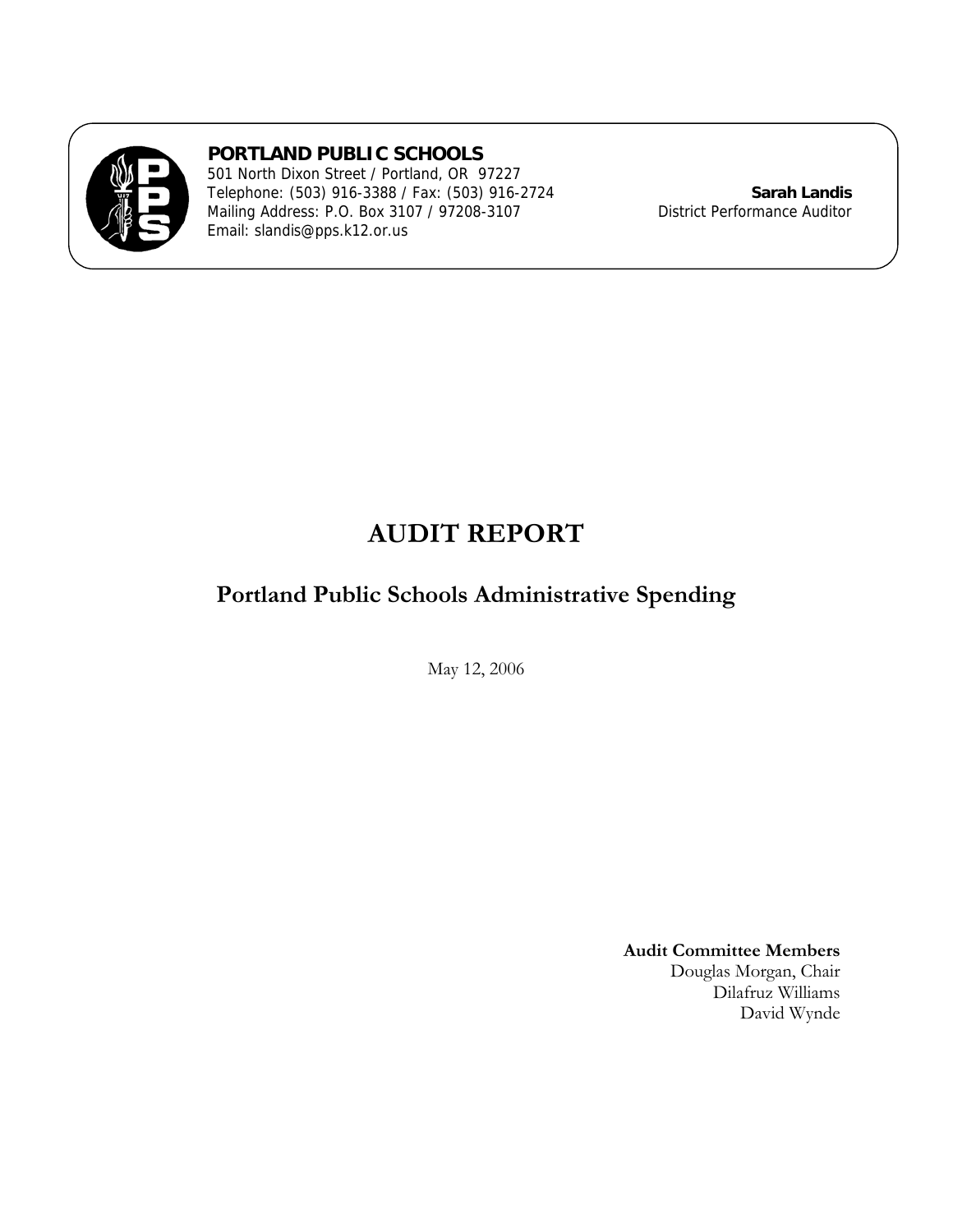

# **PORTLAND PUBLIC SCHOOLS**

501 North Dixon Street / Portland, OR 97227 Telephone: (503) 916-3388 / Fax: (503) 916-2724 **Sarah Landis** Mailing Address: P.O. Box 3107 / 97208-3107 District Performance Auditor Email: slandis@pps.k12.or.us

# **MEMORANDUM**

TO: PPS Board of Education Directors: Sonja Henning Douglas Morgan Bobbie Regan Dan Ryan Trudy Sargent Dilafruz Williams David Wynde Student Representative Melissa Miller FROM Sarah Landis, District Performance Auditor DATE: May 12, 2006

RE: Audit of Administrative Spending

The attached report covers my audit of the District's administrative spending. This audit was included in the 2006 audit schedule.

The objective of this audit was to determine whether Portland Public Schools' expenditures on administrative functions were similar to other comparable districts in Oregon and nationwide. A number of different widely recognized expenditure models were employed. Overall, the audit found that PPS' administrative expenditures were lower than the Oregon comparison groups. Compared to national peer groups, PPS' spending was lower on some administrative functions and higher on others.

I recommend that the District develop standard benchmarking protocols and report its administrative expenditures compared to others on an annual basis.

Cc: Superintendent Vicki Phillips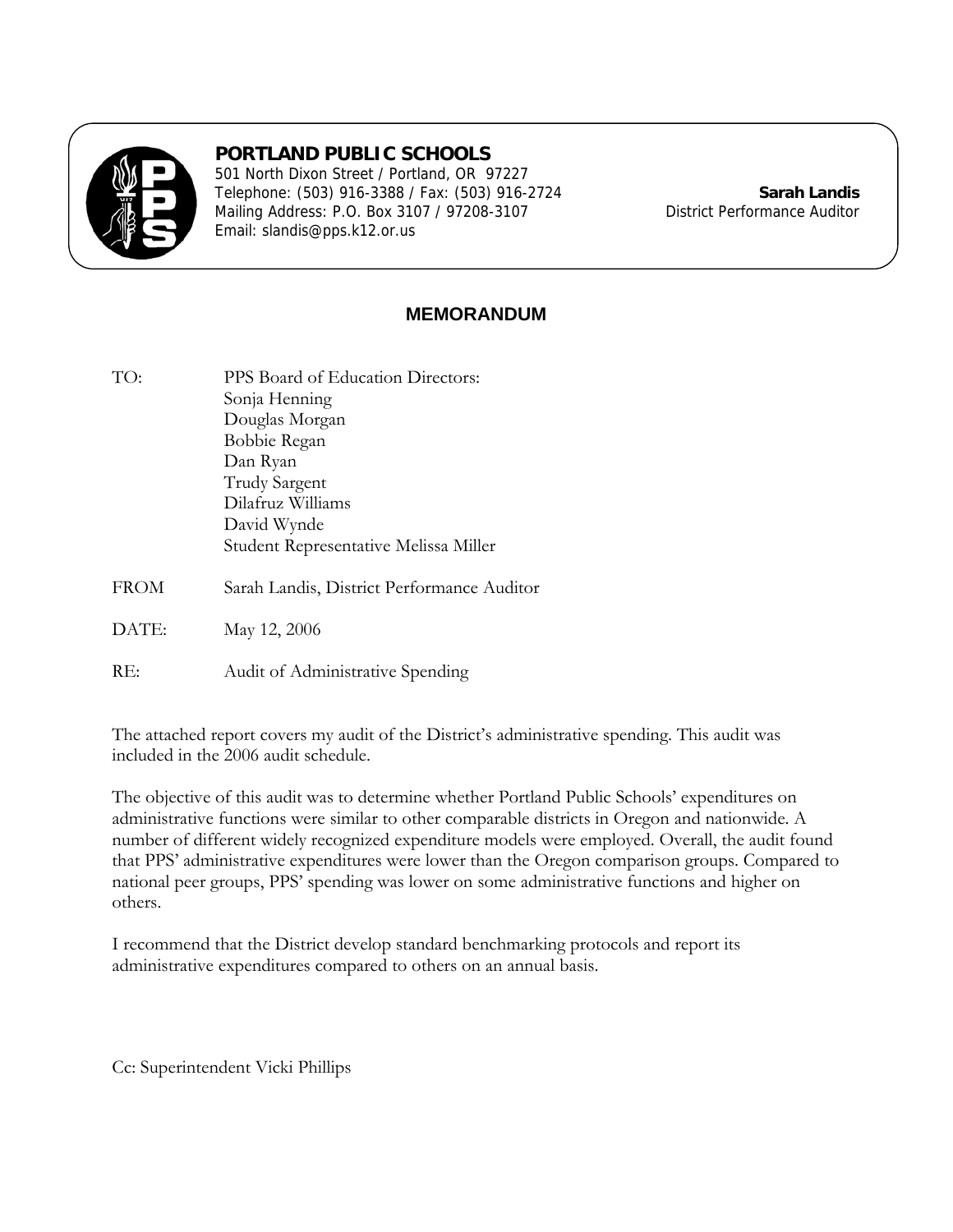# **Table of Contents**

|                                                                   | Page           |
|-------------------------------------------------------------------|----------------|
| Summary                                                           | $\overline{2}$ |
| <b>Background</b>                                                 | 3              |
| <b>Objectives, Scope, and Methodology</b>                         | $\overline{4}$ |
| <b>Results</b>                                                    | 5              |
| Caution on Comparables                                            | 5              |
| Oregon Comparisons                                                | 5              |
| PPS 5 Year Trend                                                  | 8              |
| National Peer Districts: National Center for Education Statistics | 8              |
| National Peer Districts: SchoolMatters                            | 10             |
| Urban Average: Council of Great City Schools                      | 12             |
| Recommendation                                                    | 14             |
| Management Response to the Audit                                  | 15             |
| Appendix                                                          | 17             |

# **List of Exhibits**

| Exhibit 1: Central Support Spending 2004-05, ODE Model                      | 6  |
|-----------------------------------------------------------------------------|----|
| Exhibit 2: PPS and other Oregon Districts Spending per Student, ODE Model,  |    |
| 2004-05                                                                     |    |
| Exhibit 3: PPS and Other Oregon Districts Percent Operating Expenditures,   | 7  |
| ODE Model, 2004-05.                                                         |    |
| Exhibit 4: 5 Year PPS Expenditures by Category, ODE Model                   | 8  |
| Exhibit 5: 5 Year PPS Expenditures per Student, ODE Model                   | 8  |
| Exhibit 6: Spending at PPS and Peer Average, NCES Model, 2002-03            | 9  |
| Exhibit 7: Spending at PPS and Peer Average, SchoolMatters Model, 2002-03   | 10 |
| Exhibit 8: Percent of Expenditures on Compensation, PPS and Peer Districts, | 11 |
| SchoolMatters Model, 2002-03                                                |    |
| Exhibit 9: Core Spending per Student Adjusted for Student Needs, PPS and    | 11 |
| Peer Districts, SchoolMatters Model, 2002-03                                |    |
| Exhibit 10: PPS Over/(Under) US Urban Average Budgeted Expenditures,        | 13 |
| <b>CGCS Model, 2004-05</b>                                                  |    |
| Exhibit 11: PPS and Urban Average, Percent Budgeted Expenditures on         | 14 |
| Compensation, CGCS Model, 2004-05                                           |    |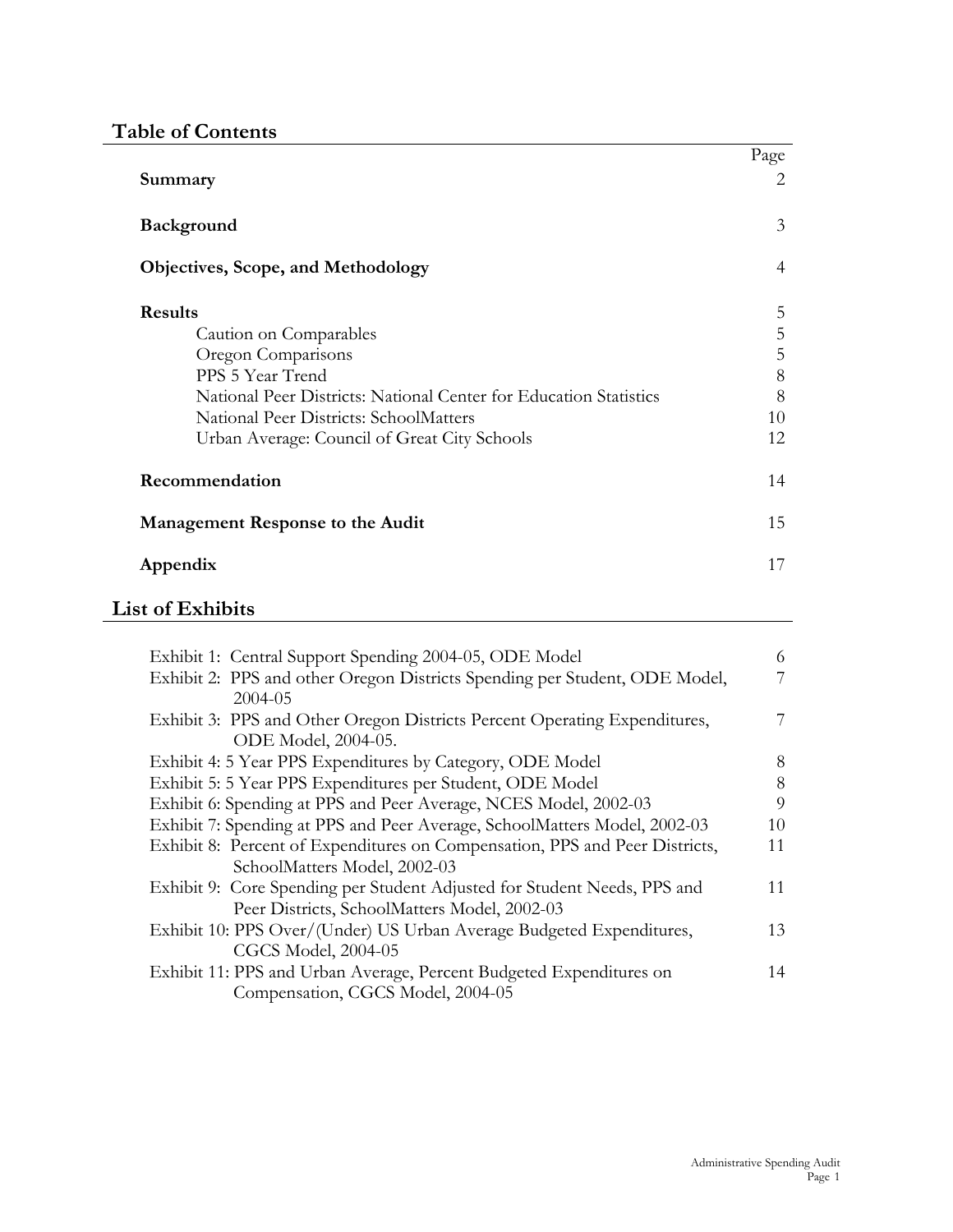## **Summary**

Taxpayers and parents want to see as much of their community's educational resources directed to the classroom as possible, placing pressures on school districts to reduce expenditures on administrative and other non-teaching functions. As Portland Public Schools (PPS) worked to fill a \$57 million shortfall in its budget for the upcoming 2006-07 school year, the level of interest in these expenditures increased.

This audit aims to address the question of how PPS stacks up next to other similarly sized districts around the country, how it compares to other districts in Oregon, and how its expenditures have changed over time. It uses multiple data sources and calculation methodologies in an attempt to distill common findings.

It is important to recognize that there are no perfectly comparable school districts: each operates within local fiscal constraints with different policy priorities. Additional factors add to variation of cost among districts, including different accounting structures, student needs, labor agreements, growth or decline in enrollment, legal requirements, condition and number of buildings, etc. Nevertheless, comparisons such as these help put a district's spending into context. They also highlight areas that may need additional analysis to find efficiencies. The reader is strongly encouraged to consider both the many drawbacks and advantages of district-to-district comparisons.

Using the most current data available, the audit found that:

- PPS spent less per student on administrative functions (Central Support) than the average in each of two comparison groups of Oregon districts (2004-05).
- PPS spent over \$1,700 more per student on Direct Classroom and Classroom Support than did the Oregon comparable groups (2004-05).
- Since 2000-01, PPS expenditures on Central Support have been under 3.3% of operating expenditures.
- Compared to districts across the country that are comparable in size and other characteristics, one expenditure model showed that PPS spent about 1 percentage point more of operating expenditures (\$98 per student) on administration (2002-03).
- Another model showed that PPS spent \$209 per student more than the Urban Average (2004-05 budgeted) on central administration functions. This model also included facilities and utilities.
- Comparison to national peers shows that PPS spent a smaller portion of its operating expenditures on salaries, but more on benefits (2002- 03). This finding was also borne out in the comparison to the Urban Average (2004-05 budgeted).

The audit recommends that the District report annually on administrative spending benchmarks such as those contained in this report.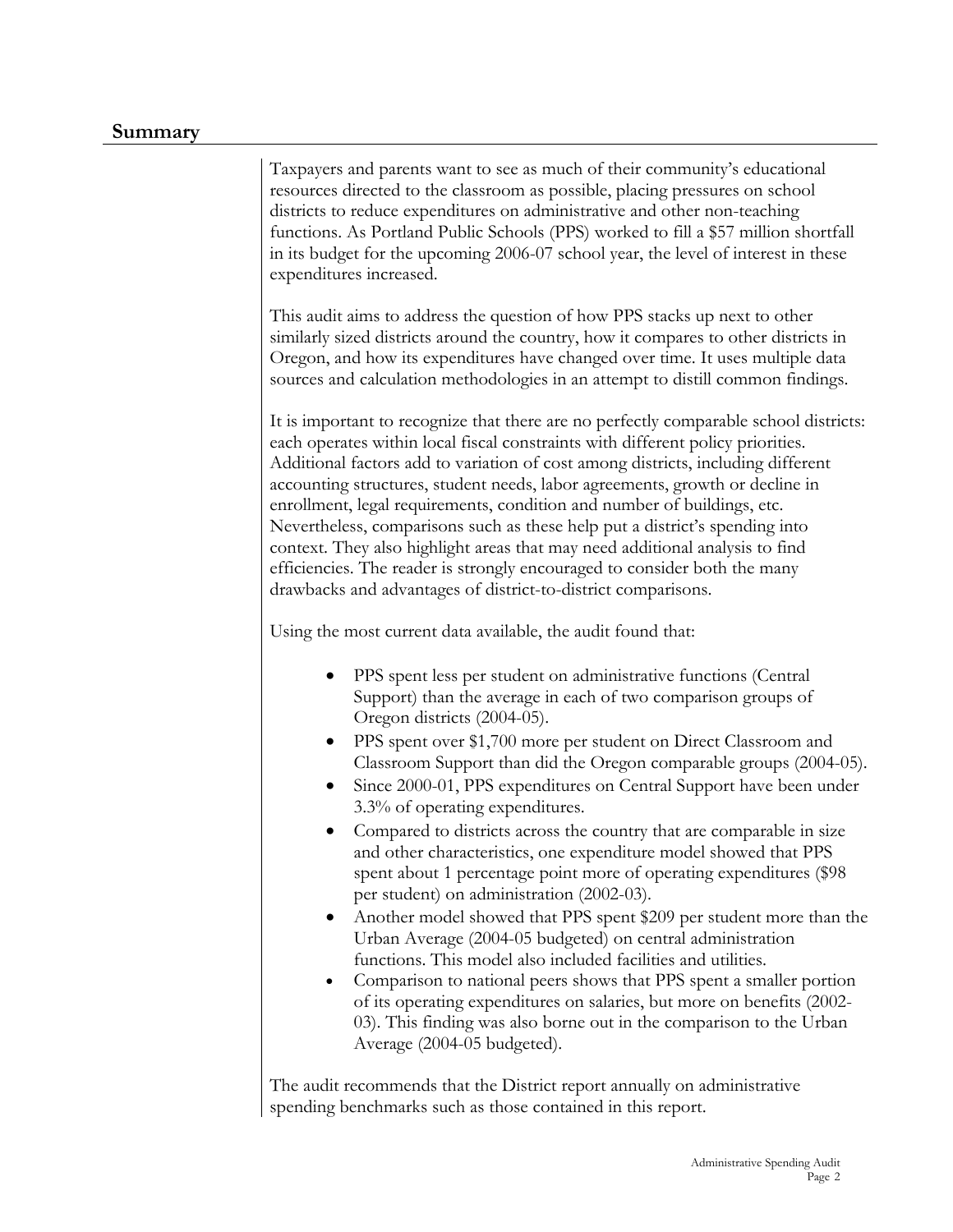# **Background**

|                                 | The effort to address PPS's funding shortfall for the coming school year has<br>raised many questions about its spending practices from members of the<br>community and the media. Of particular and perennial interest is the question<br>of spending on administration. Public opinion often holds that the District is<br>top heavy and that cutting spending on central administration would allow it to<br>bridge the funding gap and direct more resources to the classroom.                                                                                                                                                                                                         |
|---------------------------------|--------------------------------------------------------------------------------------------------------------------------------------------------------------------------------------------------------------------------------------------------------------------------------------------------------------------------------------------------------------------------------------------------------------------------------------------------------------------------------------------------------------------------------------------------------------------------------------------------------------------------------------------------------------------------------------------|
|                                 | The debate over this issue is often muddled by the fact that there are many<br>different ways to calculate expenditures and define spending categories. Models<br>and data are available for reporting from a number of different sources,<br>including the Oregon Department of Education, the US Department of<br>Education's National Center for Education Statistics, and Standard & Poor's<br>SchoolMatters program, among others. Each source has a slightly different way<br>of classifying and calculating expenditures. Depending on which funds,<br>departments, and programs are included in a calculation, reports of spending<br>can vary by hundreds of dollars per student. |
|                                 | The lack of general agreement on which measure of spending is best has<br>prompted more attempts to develop a more accurate or useful way of<br>measuring and reporting spending. This audit utilizes a number of these<br>different methodologies to determine whether, regardless of the model used,<br>PPS spending on administration is more or less than in comparable<br>jurisdictions. Because it uses a number of different models from publicly<br>available databases, the figures in one may not match those in another.                                                                                                                                                        |
| Definition of<br>Administration | For the models used in this report, central administrative functions generally<br>include the Superintendent's Office and Board of Education. They also include<br>human resources, finance, payroll, research and evaluation, legal counsel,<br>communications, and myriad other business services critical to the effective<br>operation of any large organization. School-level administration (principals) is<br>not included in this category.                                                                                                                                                                                                                                        |
|                                 | The Oregon Department of Education (ODE) model calls this entire function<br>"Central Support." The national-level models break administration out into<br>subcategories, grouping the superintendent and board of education offices into<br>"general administration" and other administrative functions into other<br>categories. Varying levels of additional detail are provided. Please see the<br>Appendix for a complete list of categories and associated programs used in each<br>model.                                                                                                                                                                                           |
|                                 |                                                                                                                                                                                                                                                                                                                                                                                                                                                                                                                                                                                                                                                                                            |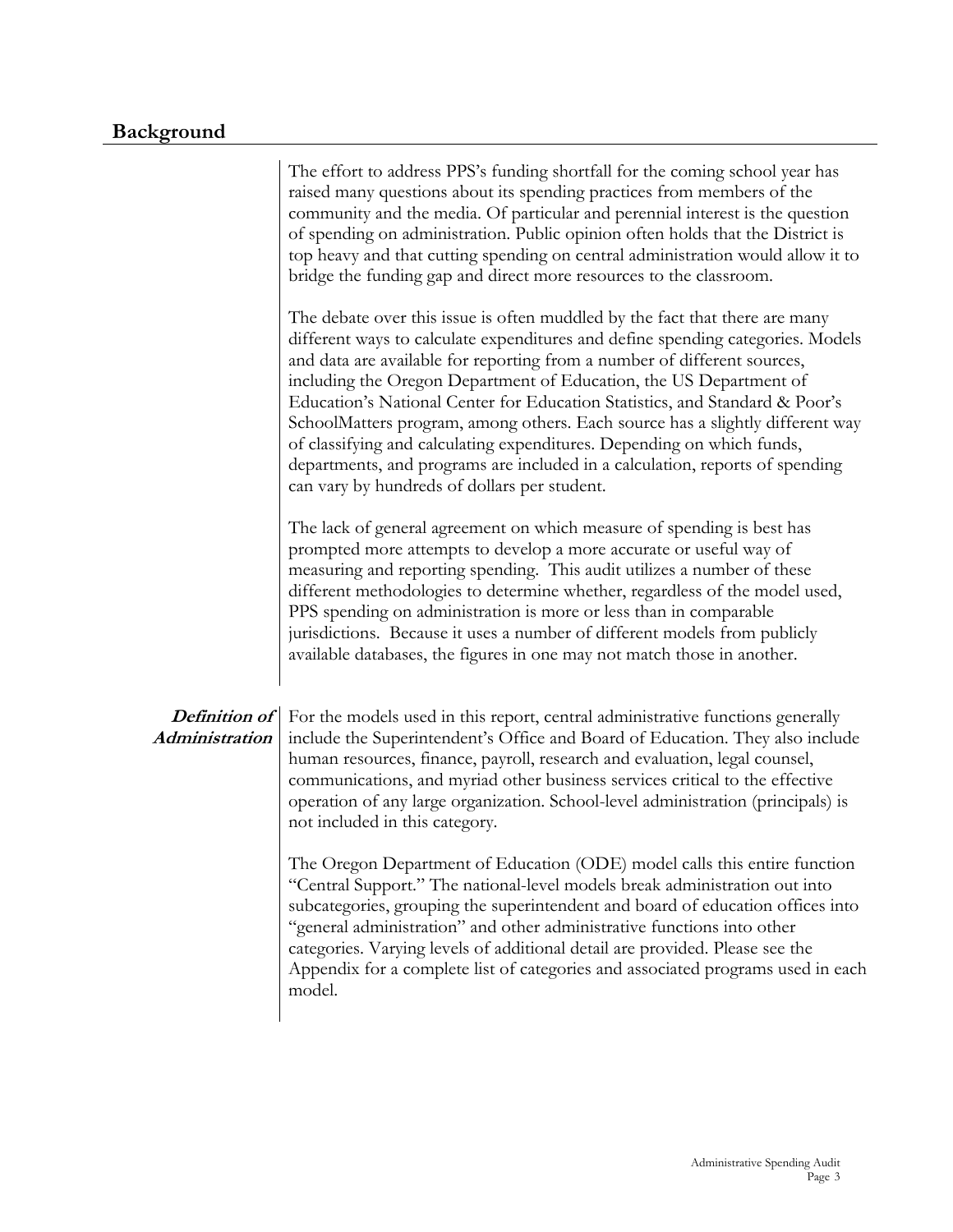# **Objectives, Scope, and Methodology**

The Board of Education's Audit Committee and the Superintendent suggested this topic during discussions about potential audit areas for the year. They were interested in having an independent assessment of PPS' spending on administration. The objective of the audit was to determine whether PPS's administrative spending is in line with spending in comparable districts using various, common methodologies.

Audit work occurred between January and April 2006. Research was conducted to identify the most prevalent and relevant models for calculating administrative expenditures, both nationally and in Oregon. To avoid duplication of effort, the list of potential models to use was narrowed after discussions with District staff and consultants about their own efforts to identify and analyze costs.

Data for this report were taken solely from the databases cited below; none came directly from PPS. These are well-established, published sources; however, data were not reconciled back to audited financial statements nor were they checked against the figures PPS supplied to the agencies.

For Oregon districts, the model and all data used came from the Oregon Department of Education's Database Initiative (DBI). The DBI is an online tool that allows users to download a wide variety of financial, demographic, achievement, and other data on Oregon's schools and districts. The most current year of available data was 2004-05. The following adjustments and exclusions were made for the Oregon comparisons:

- 1. Expenditures for tuition paid by districts to other entities were excluded according to the model ODE uses to categorize spending.
- 2. Some districts receive funds from Educational Service Districts (ESD) to pay for services that would otherwise have been provided by their ESD. These "transit" funds have been excluded from each district that had them. For example, in 2004-05, PPS spent 82% of transit dollars on Direct Classroom and 18% on Classroom Support. Transit dollars for the other districts receiving these funds were backed out using these same percentages. The adjustments had negligible impact on overall spending since the ESD transit funds represent no more than 1.7% of the General Fund in all but one of the Oregon districts used for comparison.
- 3. General, Special Revenue (Student Body Activities, Cafeteria, BESC Cafeteria, Grants, Special Revenue), and Enterprise were the only funds included in the analysis, per ODE's model.

An analysis of changes in PPS spending over the past five years was also conducted. Data for 2000-01 through 2004-05 were taken from ODE's DBI.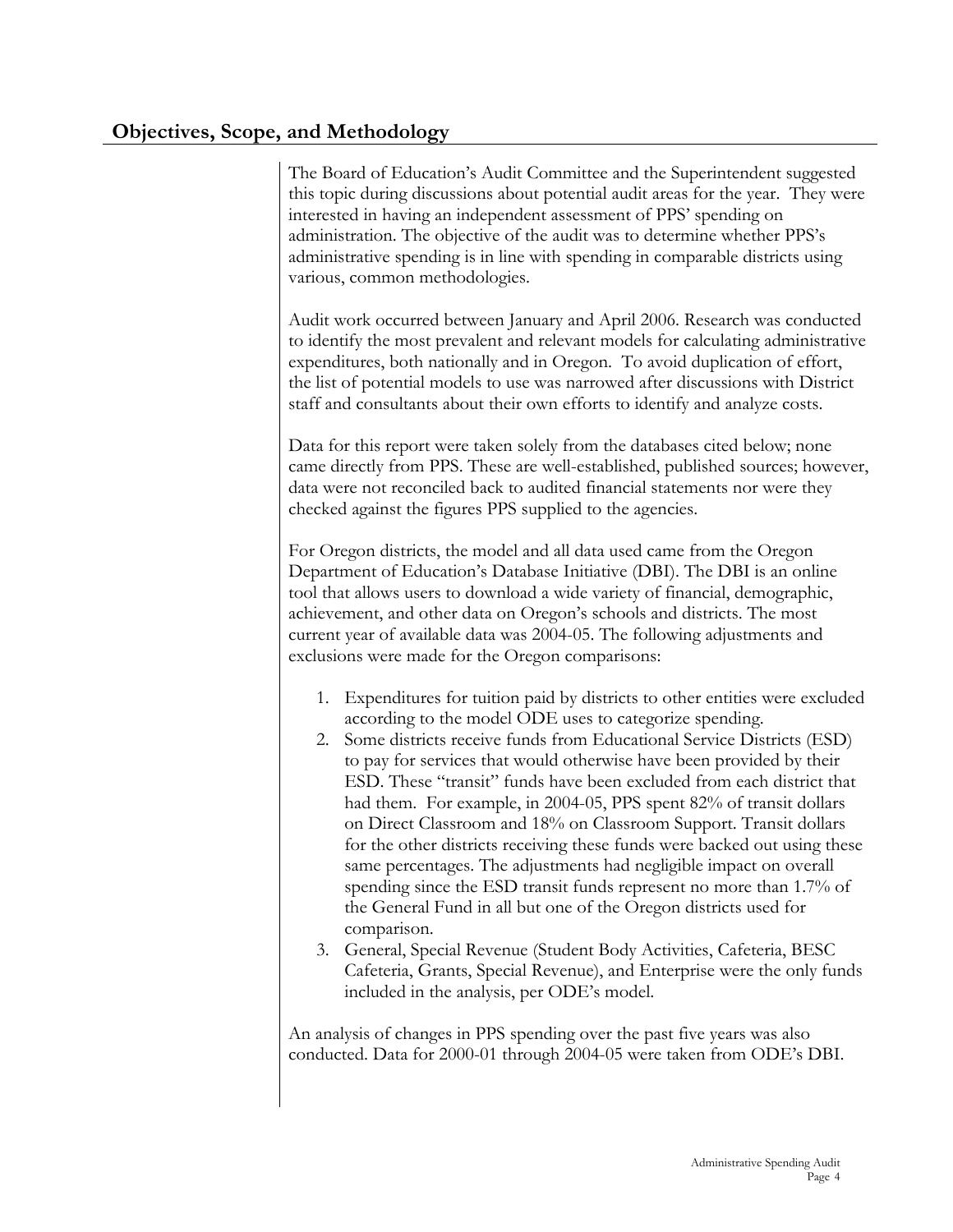|                              | Data for national comparisons were drawn from a number of sources: the<br>National Center for Education Statistics' (NCES) Common Core of Data,<br>Standard and Poor's SchoolMatters, and the Council of the Great City Schools<br>2004-05 budget survey of urban school districts. The NCES data are taken<br>from the 2002-03 Local Education Agency (School District) Finance Survey and<br>form the basis for the SchoolMatters data and many other reports. 2002-03 is<br>the most current year available from NCES, one year before the influx of local<br>income tax revenues to PPS. Expenditures in subsequent years would be likely<br>be higher due to this increase in funds.<br>This audit was conducted in accordance with government auditing standards. It |
|------------------------------|----------------------------------------------------------------------------------------------------------------------------------------------------------------------------------------------------------------------------------------------------------------------------------------------------------------------------------------------------------------------------------------------------------------------------------------------------------------------------------------------------------------------------------------------------------------------------------------------------------------------------------------------------------------------------------------------------------------------------------------------------------------------------|
|                              | was included on the regular audit schedule for 2006.                                                                                                                                                                                                                                                                                                                                                                                                                                                                                                                                                                                                                                                                                                                       |
| <b>Results</b>               |                                                                                                                                                                                                                                                                                                                                                                                                                                                                                                                                                                                                                                                                                                                                                                            |
| A Caution on<br>Comparables  | Comparing districts to one another is an imperfect means of understanding<br>spending patterns. However, it does serve to put a district's expenditures in<br>context and highlight any large differences. These differences may be a product<br>of deliberate district policy, such as an investment in a particular grade area or<br>program, or they may result from operational differences.                                                                                                                                                                                                                                                                                                                                                                           |
|                              | Districts exist in unique funding contexts, with different students, labor<br>agreements, taxation capacity, and community concerns and expectations. Each<br>of these may contribute to a more expensive operating requirement. Districts<br>may make policy choices that lead to spending being classified differently from<br>their peers. For example, a district may contract out for nutrition,<br>transportation, custodial, or other services. While it still pays to provide these<br>services, now through a contractor, the expenditures are not recorded as<br>salaries. Given the countless ways operations can differ from one district to the<br>next, it is fair to say there is no such thing as an apple-to-apple comparison.                            |
|                              | Finally, it is important to note that showing districts side-by-side does not<br>address the issue of funding adequacy. One may find a district that spends less<br>than another on administration, but that has compromised its effectiveness by<br>sizing its central functions too small. A district without adequate leadership,<br>payroll, human resources, evaluation, or finance capacity is one that puts its<br>fiscal and human assets at risk. What may look like savings in one district may<br>actually represent a significant underfunding of its K-12 business enterprise.                                                                                                                                                                                |
| Oregon<br><b>Comparisons</b> | Oregon's nearly 200 school districts are vastly different in size, geography,<br>demographics, and economics. With PPS arguably the only truly urban district<br>in the state, there are no readily comparable districts available. Nevertheless,<br>comparisons within the same state allow for more detailed analysis because of<br>data availability and the similarity of operating context, i.e. the same<br>assessments, funding formula, regulations, etc.                                                                                                                                                                                                                                                                                                          |
|                              | For this audit, two groups of Oregon districts were used as comparators for<br>PPS. The first group includes all the Oregon districts in the Portland                                                                                                                                                                                                                                                                                                                                                                                                                                                                                                                                                                                                                      |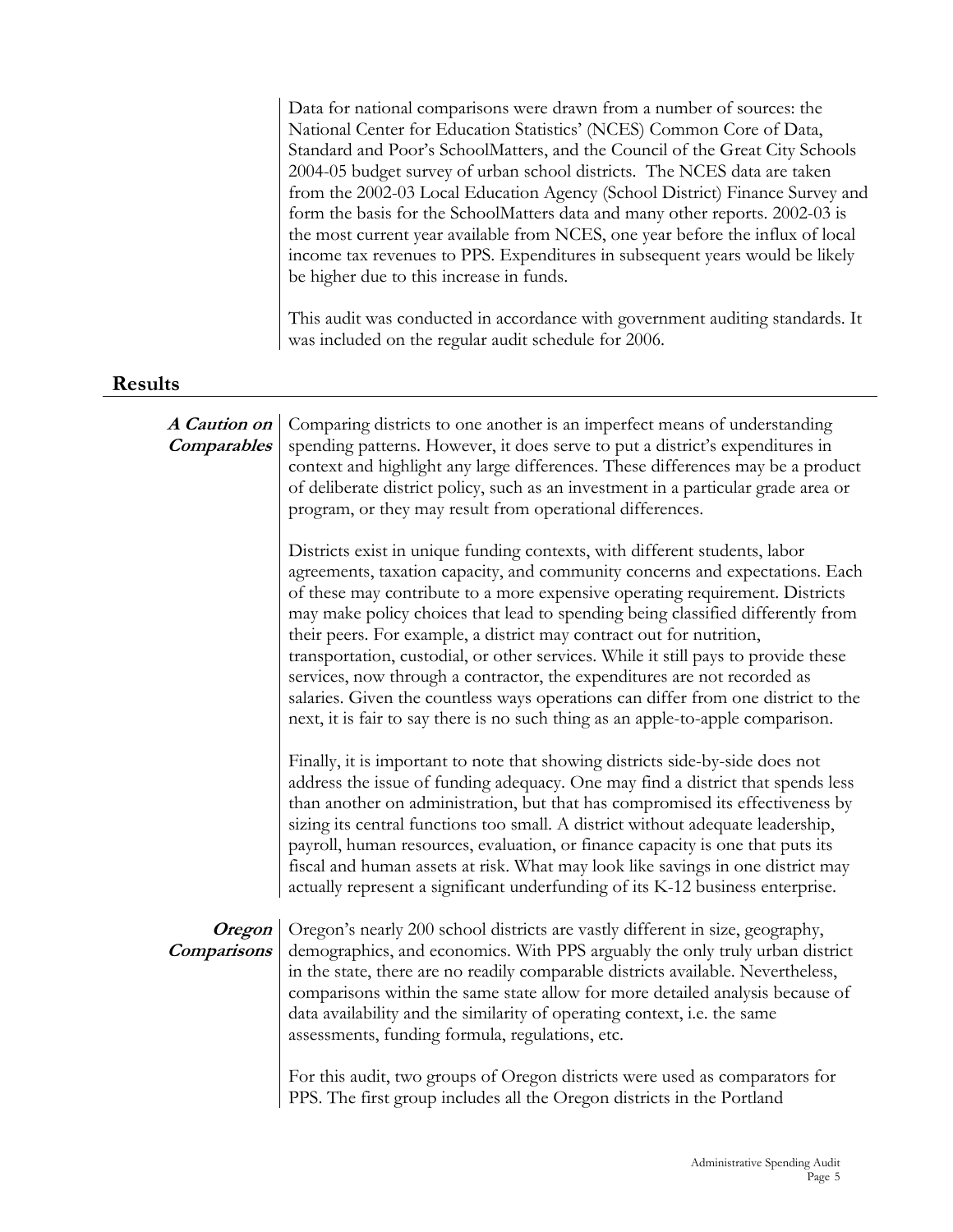metropolitan region (Clackamas, Multnomah, and Washington Counties). This group includes a number of small, rural districts as well as larger suburban ones. The second group includes all districts in Oregon with enrollment over 10,000 students. The expenditures from districts in each group were sorted according to ODE's categories (see below) and averaged. Please see Appendix column A for details on programs included in this model.

The Oregon Department of Education groups operating expenditures into four categories. Operating expenditures exclude major capital improvements, debt service, and transfers to other funds. Tuition to other entities is also excluded.

*Direct Classroom* -- regular instruction, programs for students with special needs, and other programs

- *Classroom Support* -- extracurricular activities, counselors, nurses, libraries and media, curriculum and staff development, principal's office, assessment and testing, speech pathology and audiology, community schools and child care
- *Building Support* -- operation and maintenance of buildings, student transportation, food services, technology, purchasing, and other services
- *Central Support --* executive administration, board of education, business and fiscal services, human resources, payroll, retirement incentives, public information, grant management, research, and evaluation



In 2004-05, PPS spent \$282 per student on Central Support services, slightly less than other large Oregon districts, but \$107 less than other districts in the region. As a percent of operating expenditures, PPS dedicated less to Central Support than the average in each of the two comparison groups. This lower level of spending on administration is consistent with findings from the Oregon Secretary of State's 2002 audit of K-12 spending, which found that larger districts in Oregon tend to spend less on administration than smaller ones.

## **Exhibit 1**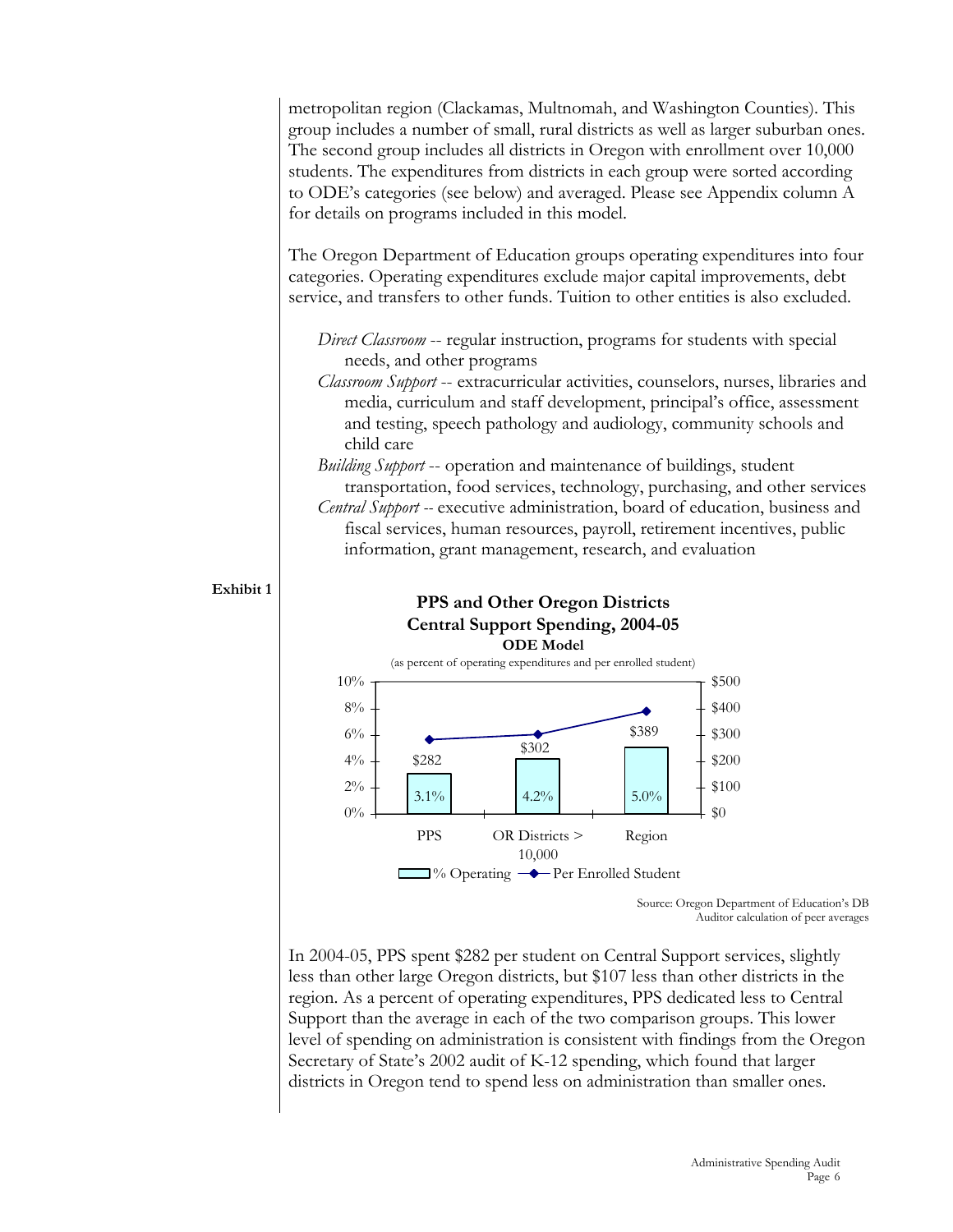PPS spending per student was higher than the regional and large district averages in the Direct Classroom and Classroom Support categories (see Exhibit 2 below). The percent of operating expenditures in each category is shown in Exhibit 3 below.

| Exhibit 2                                      |                                                                             | <b>ODE</b> Model | <b>PPS and Other Oregon Districts</b><br>Spending per Student, 2004-05 |                                      |  |
|------------------------------------------------|-----------------------------------------------------------------------------|------------------|------------------------------------------------------------------------|--------------------------------------|--|
|                                                |                                                                             | <b>PPS</b>       | Regional Average                                                       | $PPS + \$                            |  |
|                                                | Direct Classroom                                                            | \$5,143          | \$4,089                                                                | $+ $1054$                            |  |
|                                                | Classroom Support                                                           | \$2,230          | \$1,544                                                                | $+$ \$685                            |  |
|                                                | <b>Building Support</b>                                                     | \$1,569          | \$1,514                                                                | $+$ \$55                             |  |
|                                                | Central Support                                                             | \$282            | \$389                                                                  | $-$ \$(107)                          |  |
|                                                | <b>Total Operating</b>                                                      | \$9,223          | \$7,536                                                                | $+ $1,688$                           |  |
|                                                |                                                                             |                  | Districts Over                                                         |                                      |  |
|                                                |                                                                             | <b>PPS</b>       | 10,00 Average                                                          | $PPS + \$                            |  |
|                                                | Direct Classroom                                                            | \$5,143          | \$4,150                                                                | $+$ \$993                            |  |
|                                                | Classroom Support                                                           | \$2,230          | \$1,475                                                                | $+ $754$                             |  |
|                                                | <b>Building Support</b>                                                     | \$1,569          | \$1,371                                                                | $+$ \$198                            |  |
|                                                | Central Support                                                             | \$282            | \$302                                                                  | $-$ \$(20)                           |  |
|                                                | <b>Total Operating</b>                                                      | \$9,223          | \$7,298                                                                | $+ $1,925$                           |  |
|                                                |                                                                             |                  | Source: Oregon Department of Education's DBI                           | Auditor calculation of peer averages |  |
| Exhibit 3                                      |                                                                             |                  | <b>PPS and Other Oregon Districts</b>                                  |                                      |  |
| <b>Percent Operating Expenditures, 2004-05</b> |                                                                             |                  |                                                                        |                                      |  |
|                                                |                                                                             | <b>ODE</b> Model |                                                                        |                                      |  |
|                                                | 3.1%                                                                        | 5.0%             | 4.2%                                                                   |                                      |  |
|                                                | $100\%$<br>17.0%                                                            |                  |                                                                        |                                      |  |
|                                                | 80%                                                                         | 20.3%            | 18.9%                                                                  |                                      |  |
|                                                | 24.2%<br>60%                                                                | 20.4%            | 20.2%                                                                  |                                      |  |
|                                                | 40%                                                                         |                  |                                                                        |                                      |  |
|                                                | 55.8%<br>20%                                                                | 54.3%            | 56.8%                                                                  |                                      |  |
|                                                | $0\%$                                                                       |                  |                                                                        |                                      |  |
|                                                | <b>PPS</b>                                                                  | Region           | OR Districts ><br>10,000                                               |                                      |  |
|                                                | □ Direct Classroom ■ Classroom Support ■ Building Support ■ Central Support |                  |                                                                        |                                      |  |

Source: Oregon Department of Education's DBI Auditor calculation of peer averages

Further analysis was conducted to determine which function areas were responsible for the greatest differences in expenditures. Primary (K-3) and middle school instruction; programs for students with additional needs such as special education, English Language Learners, and students at risk of dropping out; attendance and social work; staff development; and principal's office spending showed the largest per student differences. PPS spent over \$100 per student more in each of these areas than the regional and large district averages.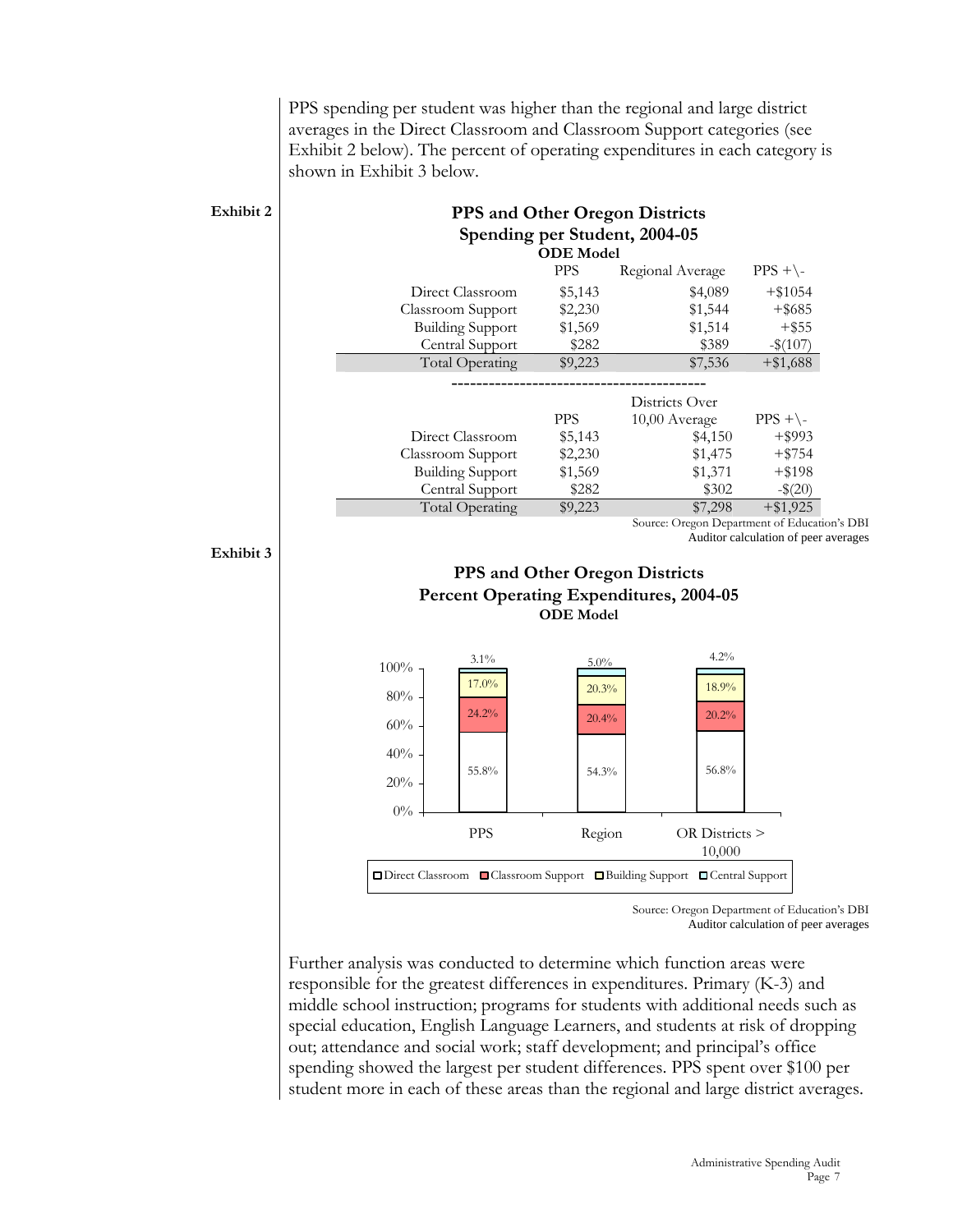### **PPS – 2000-01 through 2004-05**

In addition to local and national comparisons, spending was analyzed for PPS over the past five years. Spending on Central Support was held at 3.3% or less of operating expenditures in each year after 2000-01. The percent of expenditures on Classroom Support rose slightly in each of the past five years while the percent on Direct Classroom fell slightly. See Exhibit 4 below.



**National Peer Districts – NCES**  The US Department of Education's National Center for Education Statistics (NCES) maintains a core set of data on all school districts in the United States. The data come from a variety of sources, with finance data submitted annually for school districts. These fiscal data are typically a few years behind. Please see Appendix column B for details on programs included in this model. NCES has established the following broad reporting categories: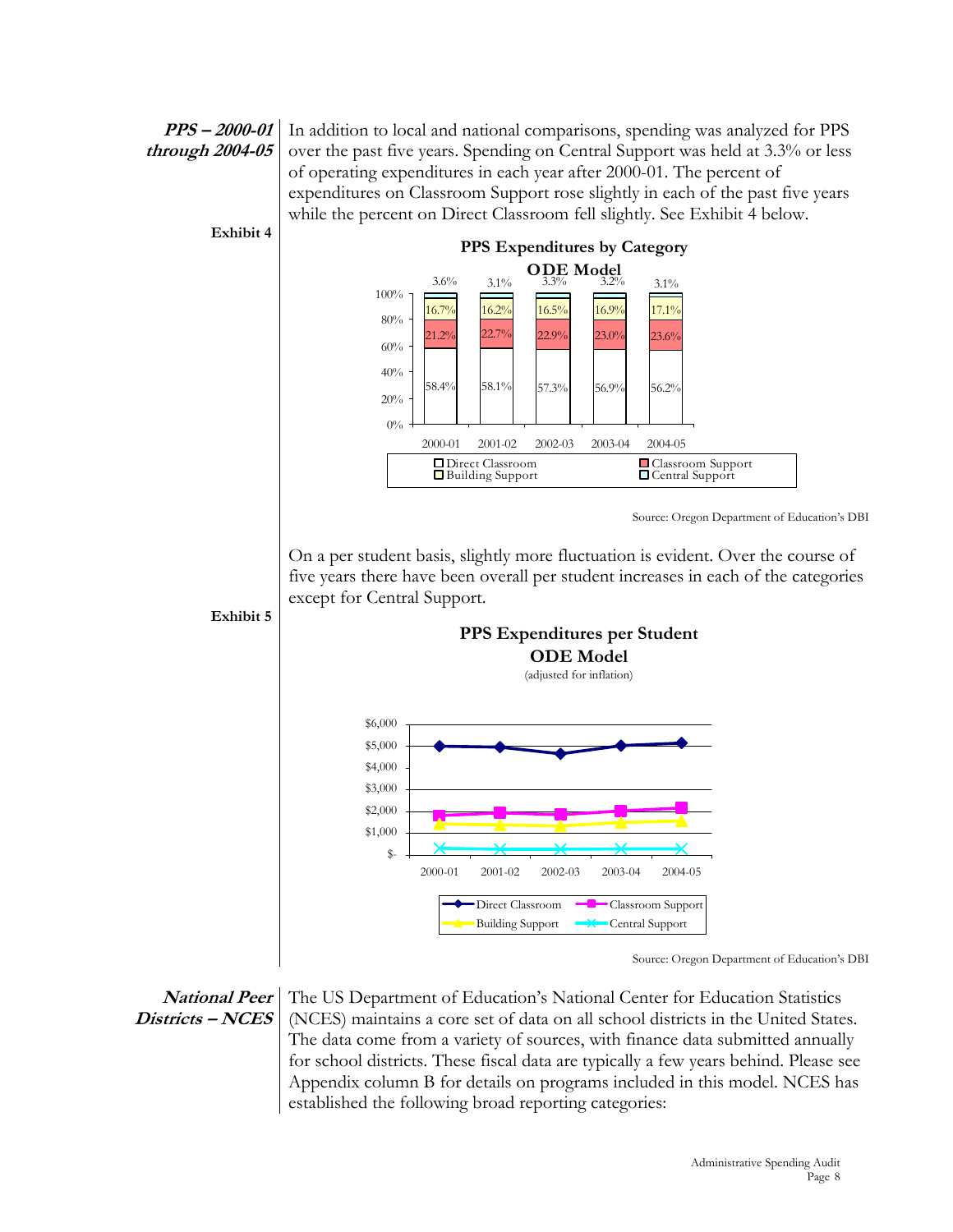*Instruction –* all activities dealing directly with the interaction between teachers and students

*Support Services –* includes services to students, services to instructional staff, general administration, principals, business services, operations and maintenance, transportation, and central support *Other Non-Instructional Services* – food services, enterprise funds

NCES data provide a source for consistent, comparable data over time and their peer district search tools allow researchers to compare data across districts. For this audit, I queried the NCES database for other school districts that were similar on a number of characteristics, including number of students, central city location, number of schools, and percent of students eligible for free/reduced price meals. Ten districts were selected as comparables: Seattle, WA; Wichita, KS; St. Paul, MN; Anchorage, AK; Sacramento, CA; Omaha, NB; San Francisco, CA; Charleston, SC; San Antonio, TX; and Shreveport, LA (Caddo Parish School District).

Exhibit 6 Spending at PPS and Peer Average, 2002-03 **NCES Model**

|                                                     | <b>PPS</b>                                                                                     | Peer<br>Average     | \$ Difference<br>per Student<br>$(PPS + / -)$ |
|-----------------------------------------------------|------------------------------------------------------------------------------------------------|---------------------|-----------------------------------------------|
| <b>Instruction Total</b>                            | \$4,891<br>60.6%                                                                               | \$4,798<br>$59.4\%$ | $+$ \$92                                      |
| Student Support                                     | \$655<br>8.1%                                                                                  | \$458<br>5.7%       | $+$ \$197                                     |
| <b>Instructional Support</b>                        | \$377<br>4.7%                                                                                  | \$491<br>6.1%       | $-\$(114)$                                    |
| General Admin                                       | \$52<br>0.6%                                                                                   | \$110<br>1.4%       | $-$ \$(58)                                    |
| School Admin                                        | \$521<br>$6.5\%$                                                                               | \$488<br>6.1%       | $+$ \$33                                      |
| Operations/Maintenance                              | \$555<br>6.9%                                                                                  | \$747<br>9.3%       | $-\$(192)$                                    |
| Transportation                                      | \$303<br>3.8%                                                                                  | \$320<br>4.0%       | $-$ \$(17)                                    |
| Other (Business/Central)                            | \$463<br>5.7%                                                                                  | \$307<br>3.8%       | +\$156                                        |
| <b>Support Services Subtotal</b>                    | \$2,926<br>36.2%                                                                               | \$2,920<br>36.4%    | $+$ \$6                                       |
| Food Services                                       | \$259<br>3.2%                                                                                  | \$321<br>4.0%       | $-\$(61)$                                     |
| Enterprise                                          | $\$0$<br>$0.0\%$                                                                               | \$17<br>0.2%        | $-$ \$(17)                                    |
| <b>Other Non-Instructional Services</b><br>Subtotal | \$259<br>3.2%                                                                                  | \$338<br>4.2%       | $-$(79)$                                      |
| <b>Total Spending per Student</b>                   | \$8,076<br>Course Netword Contaggler Education Statistics 2002-02 School District Eigense Dete | \$8,056             | $+ $20$                                       |

Source: National Center for Education Statistics 2002-03 School District Finance Data Auditor calculation of peer average

NOTE: These data are from the 2002-03 school year, one year before funds from the three-year local income tax became available to PPS. In 2003-04, this tax added \$36.5 million to PPS's revenues.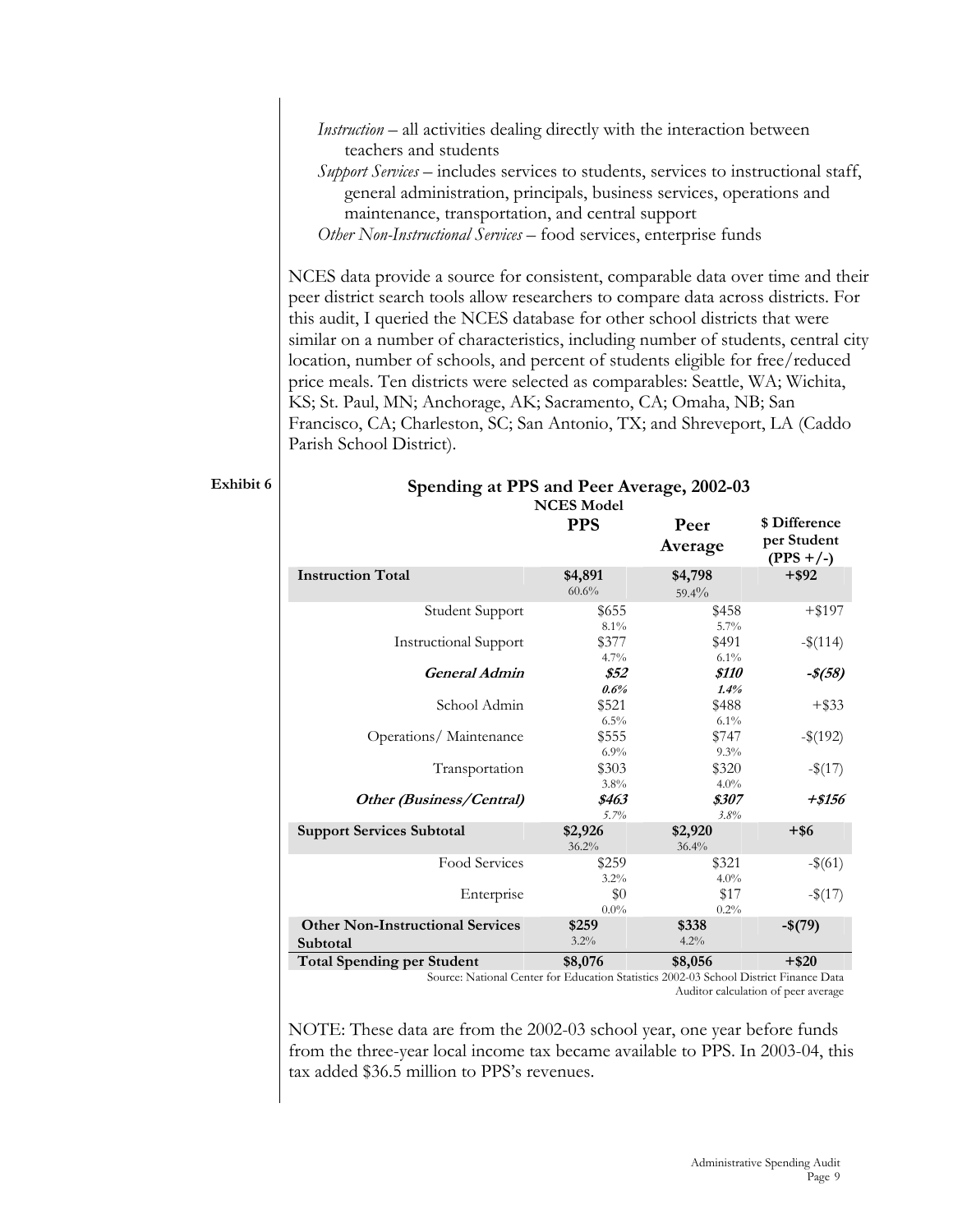|                           | For 2002-03, total spending was virtually the same for PPS and the Peer<br>Average, with PPS spending \$20 more per student. Looking at administrative<br>spending specifically, PPS spent \$156 per student more on Business and Central<br>Support, such as fiscal, purchasing, warehousing, printing, planning, research,<br>human resources, etc. However, it spent \$58 per student less on General<br>Administration, such as board of education, and executive (superintendent)<br>administration. As a percent of operating expenditures, it spent 6.3% versus<br>5.2% for the Peer Average on the combined central administration functions.<br>Looking at the three broad categories of spending per student, PPS spent \$92<br>more on Instruction, \$6 more on Support Services, and \$79 less on Other Non-<br>Instructional Services such as food services. More detail of differences between<br>PPS and the Peer Average can be seen in Exhibit 6 above. |               |                                                               |                        |
|---------------------------|--------------------------------------------------------------------------------------------------------------------------------------------------------------------------------------------------------------------------------------------------------------------------------------------------------------------------------------------------------------------------------------------------------------------------------------------------------------------------------------------------------------------------------------------------------------------------------------------------------------------------------------------------------------------------------------------------------------------------------------------------------------------------------------------------------------------------------------------------------------------------------------------------------------------------------------------------------------------------|---------------|---------------------------------------------------------------|------------------------|
| <b>National Peer</b>      | Another well-established resource for education expenditures is Standard &                                                                                                                                                                                                                                                                                                                                                                                                                                                                                                                                                                                                                                                                                                                                                                                                                                                                                               |               |                                                               |                        |
| Districts-                | Poor's SchoolMatters, whose purpose is to provide information to various                                                                                                                                                                                                                                                                                                                                                                                                                                                                                                                                                                                                                                                                                                                                                                                                                                                                                                 |               |                                                               |                        |
| <b>SchoolMatters Core</b> | decision makers, including district administrators and parents. For its financial                                                                                                                                                                                                                                                                                                                                                                                                                                                                                                                                                                                                                                                                                                                                                                                                                                                                                        |               |                                                               |                        |
| <b>Spending</b>           | information, SchoolMatters uses NCES data (see above), but presents them<br>somewhat differently. According to SchoolMatters, their figures represent                                                                                                                                                                                                                                                                                                                                                                                                                                                                                                                                                                                                                                                                                                                                                                                                                    |               |                                                               |                        |
|                           | "Core Spending, which excludes expenditures that are less likely to directly                                                                                                                                                                                                                                                                                                                                                                                                                                                                                                                                                                                                                                                                                                                                                                                                                                                                                             |               |                                                               |                        |
|                           | support instruction (and that may lack comparability between school systems)                                                                                                                                                                                                                                                                                                                                                                                                                                                                                                                                                                                                                                                                                                                                                                                                                                                                                             |               |                                                               |                        |
|                           | such as expenditures for transportation, food services, and capital projects."                                                                                                                                                                                                                                                                                                                                                                                                                                                                                                                                                                                                                                                                                                                                                                                                                                                                                           |               |                                                               |                        |
|                           | Please see Appendix column C for details on programs included in this model.                                                                                                                                                                                                                                                                                                                                                                                                                                                                                                                                                                                                                                                                                                                                                                                                                                                                                             |               |                                                               |                        |
|                           | The same peer group as in the NCES analysis above was used for comparison.<br>In 2002-03, total core spending was virtually the same between PPS and the<br>Peer Average. On administration, PPS spent more per student in the "other<br>expenditures" category, which appears to be the same as the Other<br>(Business/Central) NCES uses. PPS spent less on General Administration.                                                                                                                                                                                                                                                                                                                                                                                                                                                                                                                                                                                    |               |                                                               |                        |
| Exhibit 7                 | Spending at PPS and Peer Average,                                                                                                                                                                                                                                                                                                                                                                                                                                                                                                                                                                                                                                                                                                                                                                                                                                                                                                                                        |               |                                                               |                        |
|                           | Core Spending 2002-03                                                                                                                                                                                                                                                                                                                                                                                                                                                                                                                                                                                                                                                                                                                                                                                                                                                                                                                                                    |               |                                                               |                        |
|                           | SchoolMatters (Standard and Poor's) Model                                                                                                                                                                                                                                                                                                                                                                                                                                                                                                                                                                                                                                                                                                                                                                                                                                                                                                                                |               |                                                               |                        |
|                           |                                                                                                                                                                                                                                                                                                                                                                                                                                                                                                                                                                                                                                                                                                                                                                                                                                                                                                                                                                          | <b>PPS</b>    | Peer Average<br>(PPS Excluded)                                | $PPS + \$              |
|                           | Instruction                                                                                                                                                                                                                                                                                                                                                                                                                                                                                                                                                                                                                                                                                                                                                                                                                                                                                                                                                              | \$4,736       | \$4,752                                                       | $-$ \$(16)             |
|                           | <b>Instructional Staff Support</b>                                                                                                                                                                                                                                                                                                                                                                                                                                                                                                                                                                                                                                                                                                                                                                                                                                                                                                                                       | \$377         | \$489                                                         | $-$ \$(112)            |
|                           | Pupil Support                                                                                                                                                                                                                                                                                                                                                                                                                                                                                                                                                                                                                                                                                                                                                                                                                                                                                                                                                            | \$655         | \$454                                                         | $+$ \$201              |
|                           | <b>General Administration</b><br>School Administration                                                                                                                                                                                                                                                                                                                                                                                                                                                                                                                                                                                                                                                                                                                                                                                                                                                                                                                   | \$52<br>\$521 | \$110<br>\$485                                                | $-$ \$(58)<br>$+$ \$36 |
|                           | Operations and Maintenance                                                                                                                                                                                                                                                                                                                                                                                                                                                                                                                                                                                                                                                                                                                                                                                                                                                                                                                                               | \$555         | \$747                                                         | $-$ \$(192)            |
|                           | <b>Other Expenditures</b>                                                                                                                                                                                                                                                                                                                                                                                                                                                                                                                                                                                                                                                                                                                                                                                                                                                                                                                                                | \$463         | \$306                                                         | $+ $157$               |
|                           | Total Core Spending                                                                                                                                                                                                                                                                                                                                                                                                                                                                                                                                                                                                                                                                                                                                                                                                                                                                                                                                                      | \$7,359       | \$7,342                                                       | $+$ \$17               |
|                           |                                                                                                                                                                                                                                                                                                                                                                                                                                                                                                                                                                                                                                                                                                                                                                                                                                                                                                                                                                          |               | Source: Standard and Poor's SchoolMatters, based on NCES data |                        |
|                           |                                                                                                                                                                                                                                                                                                                                                                                                                                                                                                                                                                                                                                                                                                                                                                                                                                                                                                                                                                          |               | Auditor calculation of Peer Average                           |                        |

SchoolMatters also provides information on the percent of core spending that goes toward compensation (salaries plus benefits). Here, there is a marked difference in the split between salaries and benefits, although the totals are roughly comparable. PPS spent a larger portion of total compensation on benefits and less on salaries than the Peer Average. See Exhibit 8 below.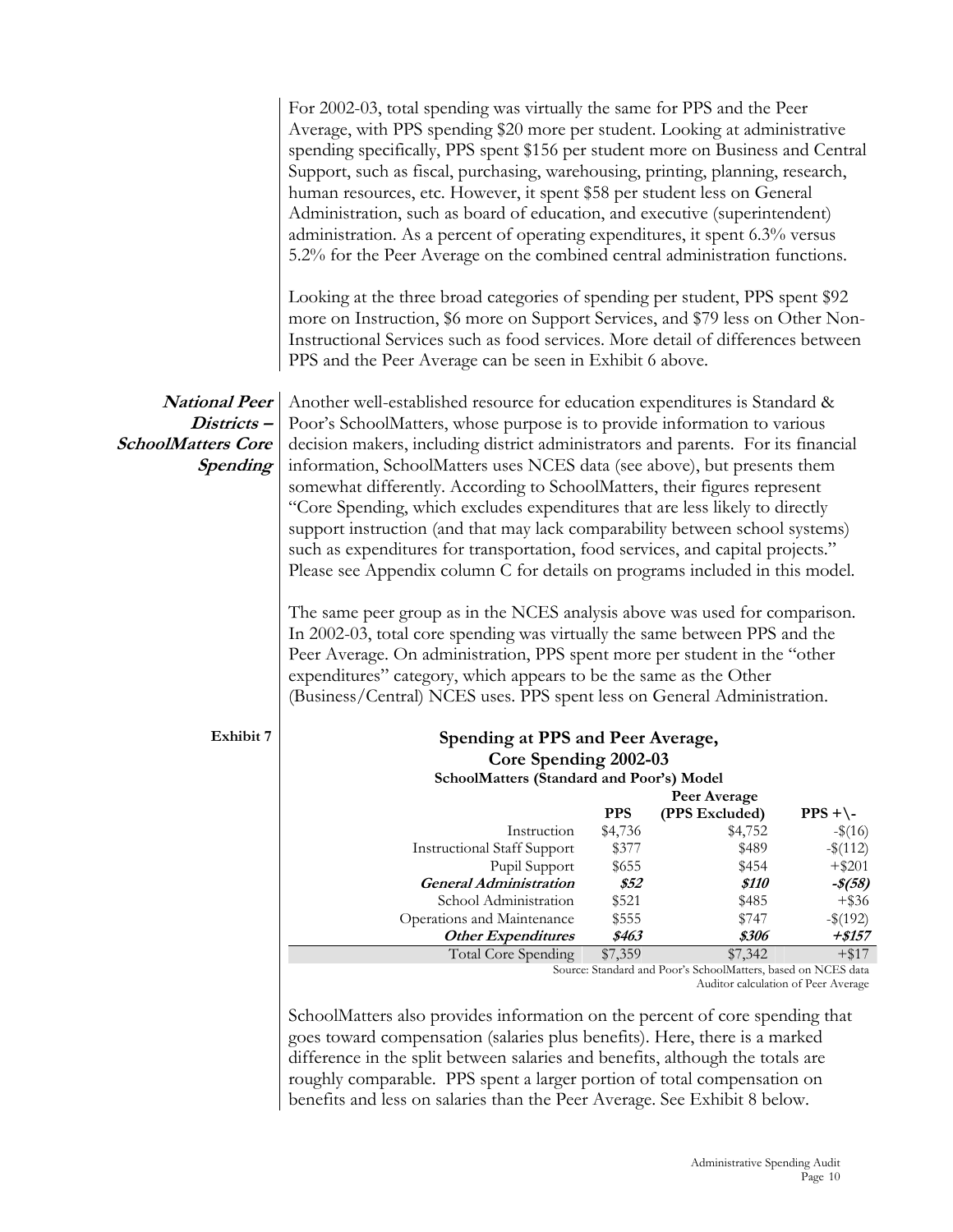#### **Exhibit 8** Spending at PPS and Peer Average, 2002-03 **Percent of Expenditures on Compensation SchoolMatters (Standard and Poor's) Model**

|                                          |            |          | Peer Average   |  |
|------------------------------------------|------------|----------|----------------|--|
|                                          | <b>PPS</b> |          | (PPS Excluded) |  |
| Salaries as % of Core Spending           | 59.8%      |          | $68.2\%$       |  |
| Benefits as % of Core Spending           | $25.9\%$   |          | $18.2\%$       |  |
| Total Compensation as % of Core Spending | $85.7\%$   |          | $86.4\%$       |  |
|                                          |            | $\cdots$ |                |  |

Source: Standard and Poor's SchoolMatters, based on NCES data Auditor calculation of Peer Average

### **National Peer Districts – SchoolMatters Student Needs Cost Adjustment**

Most expenditure models do not address differences in how expensive it is to operate a school system in a given area. Nor do they take into account the percent of students who require special (and more expensive) services to meet their needs. In an effort to provide more meaningful comparisons, SchoolMatters developed a means to adjust figures for these two important cost drivers. The geographic adjuster is normed at a state level, making comparisons between districts in different states problematic. However, the student needs adjuster is a way to show the base amount of spending on all students *before* supplemental dollars for students with special needs are added. Following is SchoolMatters' data on core spending per student, adjusted for student needs.

| Exhibit 9 |                        |                            | PPS and Peer Districts, 2002-03<br>Core Spending per Student, Adjusted for Student Needs |
|-----------|------------------------|----------------------------|------------------------------------------------------------------------------------------|
|           |                        | <b>SchoolMatters Model</b> |                                                                                          |
|           |                        |                            |                                                                                          |
|           | Omaha, NB              | \$4,683                    |                                                                                          |
|           | Caddo Parish, LA       | \$4,840                    |                                                                                          |
|           | Charleston, SC \$4,904 |                            |                                                                                          |
|           | Wichita, KS            | \$5,066                    |                                                                                          |
|           | Sacramento, CA         | \$5,275                    |                                                                                          |
|           | San Antonio, TX        | \$5,350                    |                                                                                          |
|           | PORTLAND, OR           | \$5,637                    |                                                                                          |
|           | San Francisco, CA      | \$5,721                    |                                                                                          |
|           | Anchorage, AK          | \$5,833                    |                                                                                          |
|           | Seattle, WA            | \$6,031                    |                                                                                          |
|           | St Paul, MN            | \$6,301                    |                                                                                          |
|           | National Peer Average  |                            |                                                                                          |
|           | (excludes PPS)         | \$5,400                    |                                                                                          |
|           | PPS Over\Under Average | $+$ \$237                  |                                                                                          |
|           |                        |                            | Source: Standard and Poor's SchoolMatters, based on NCES data                            |
|           |                        |                            | Auditor calculation of average                                                           |

Student needs adjusted figures show that PPS spent \$237 (about 4%) more per student than the average of its national peer group. These figures represent total core spending per student, as defined above, exclusive of supplemental funds for services to students with special needs. SchoolMatters does not break these figures down further, so no disaggregation into Administration, Instruction, Support Services, etc. was possible.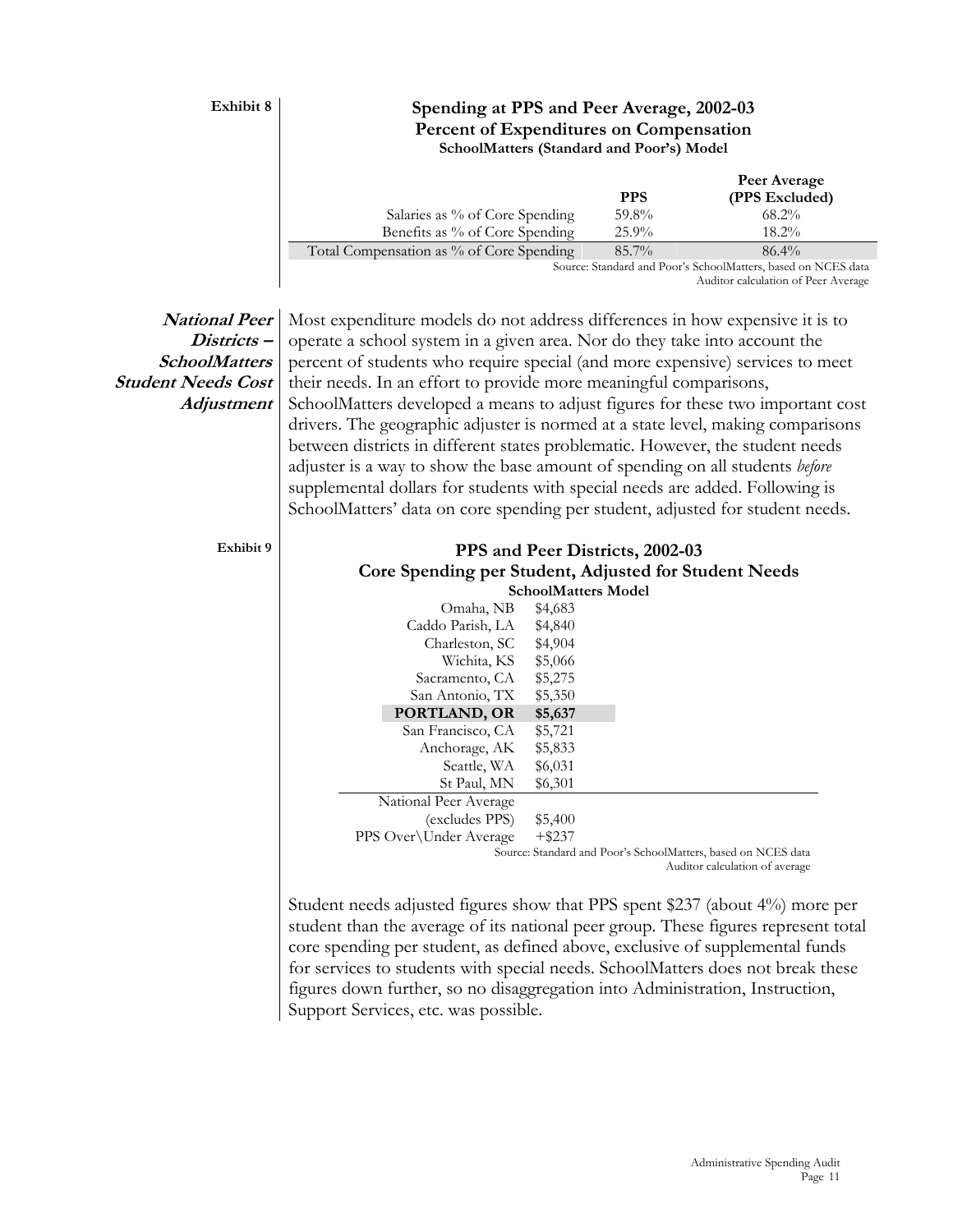#### **Urban Average – Council of Great City Schools**  The Council of the Great City Schools (CGCS), a national advocacy and research coalition of urban school districts, conducted a budget survey of its member districts in 2005. The survey asked respondents to provide budgeted expenditures information in a number of categories. These differ from the NCES categories in that they group more services under Instruction, such as counselors, librarians, professional development, textbooks and instructional technology; include food service and transportation under Student Services; and group fiscal services, other business services, and maintenance and facilities under Operations. Please see Appendix column D for details on programs included in this model.

The advantage of the CGCS model over the NCES model is that the data are more current by two years (budgeted 2004-05 versus actual 2002-03 available through NCES). Additionally, CGCS is able to provide an "Urban Average" using data from its member districts.

The drawbacks of this model center around its use of budgeted expenditures, which do not reflect actual spending over the course of the year. This is the only model used in the audit that does not rely on actuals. Also, different districts are likely to report spending differently. For example, PPS reports very little (.4%) of its budgeted spending in the "Other" category, while the urban average is 3.7% of budget. This may indicate accounting or organizational differences. PPS figures were reported to CGCS rounded up to the nearest \$100,000, so there was potentially a large amount of detail lost in this rounding. Finally, unlike ODE and NCES data, the CGCS budgeted expenditures information is not standardized by a common accounting code, nor has it been routinized over the course of many years.

Given these caveats, the results should be interpreted cautiously. The comparison is presented here despite these concerns because it is the only model available that readily allows for comparison of PPS with most other urban districts and is more current than NCES data.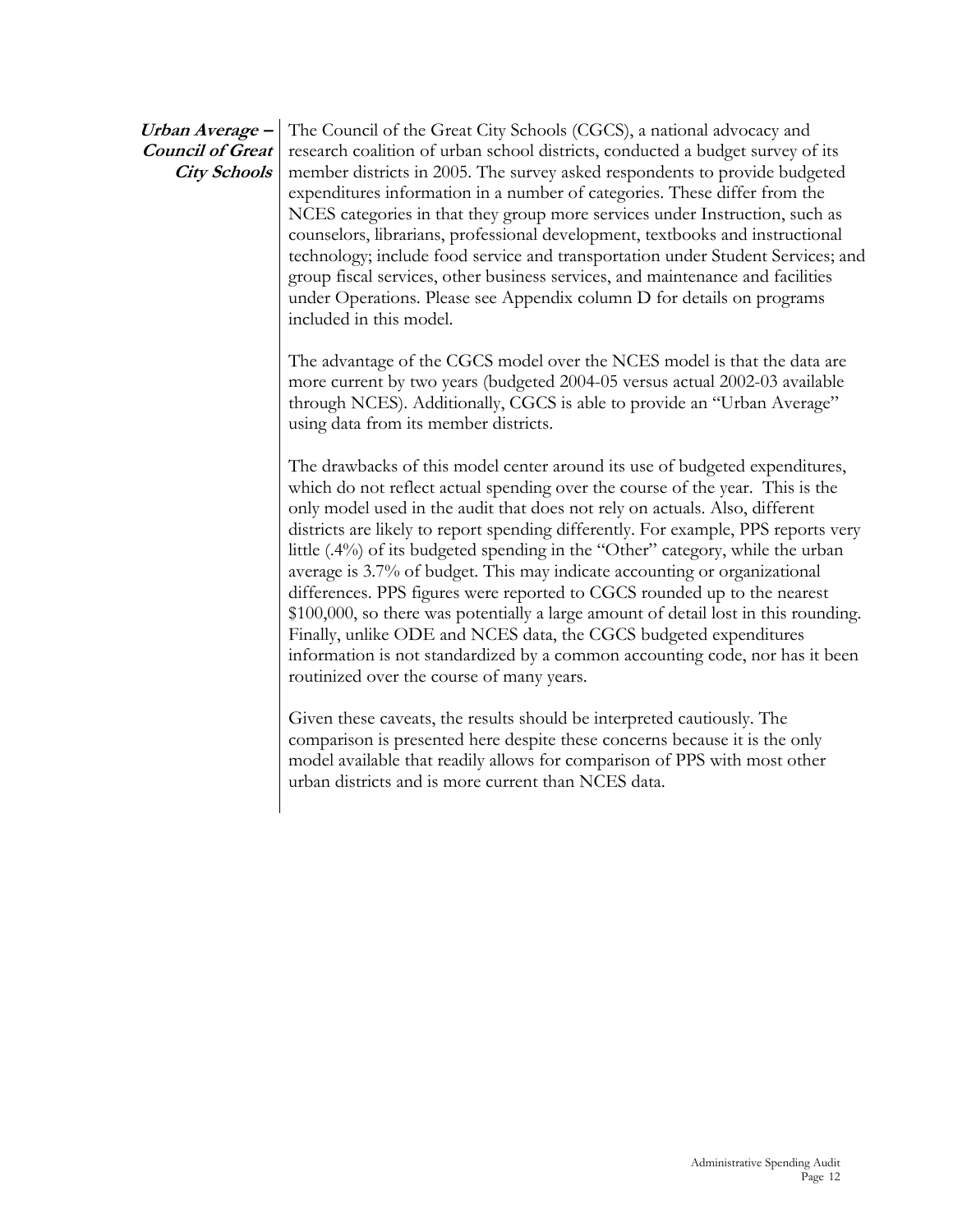### **Exhibit 10 PPS Over/ (Under) US Urban Average Budgeted Expenditures, 2004-05 Council of the Great City Schools Model**

| <b>PPS</b> | Urban   | $PPS + / -$ |
|------------|---------|-------------|
|            | Average |             |
| \$4,088    | \$3,775 | $+$ \$313   |
| \$2,059    | \$1,114 | $+$ \$945   |
| \$120      | \$211   | $-$ \$(91)  |
| \$17       | \$44    | $-$ \$(27)  |
| \$219      | \$359   | $-\$(141)$  |
| \$378      | \$284   | $+$ \$94    |
| \$917      | \$164   | $+ $753$    |
| \$7,798    | \$5,951 | $+ $1,844$  |
| \$17       | \$186   | $-$ \$(169) |
| \$350      | \$341   | $+$ \$9     |
|            | \$64    | $-\$(64)$   |
| \$50       | \$23    | $+$ \$27    |
|            | \$29    | $-$ \$(29)  |
| \$418      | \$643   | $-$(225)$   |
| \$36       | \$29    | $+$ \$7     |
| \$254      | \$161   | $+$ \$93    |
| \$290      | \$190   | $+ $100$    |
| \$227      | \$73    | $+$ \$154   |
| \$143      | \$205   | $-\$(62)$   |
| \$581      | \$603   | $-$ \$(22)  |
| \$187      | \$191   | $-$ \$(4)   |
| \$115      | \$72    | $+$ \$43    |
| \$1,253    | \$1,144 | $+ $109$    |
| \$342      | \$375   | $-\$(33)$   |
| \$311      | \$207   | $+ $104$    |
| \$653      | \$582   | $+ $71$     |
| \$44       | \$325   | $-$ \$(281) |
|            |         |             |
|            |         |             |

Source: Council of the Great City Schools 2004-05 Budgeted Expenditures Survey

Compared to the Urban Average, PPS budgeted a slightly smaller percentage of its resources on central administration (called Central and Regional Services) and Operations combined: 14.8% for PPS, 15.1% for the Urban Average. However, in dollars per enrolled student, it budgeted \$209 more than the Urban Average in these areas combined.

PPS budgeted a greater portion of its total on Instruction than did the other districts in the Urban Average (74.6% vs 67.4%). The district budgeted a smaller portion on Student Services (4.0% vs. 7.3%). Over \$900 per student more was slated for special education in PPS than the Urban Average, making up more than half of the difference between them.

Like the NCES Peer Average comparison above, the CGCS Budgeted Expenditure Survey data indicate that PPS spends a smaller percent of its budget on salaries than the comparison group, but a larger portion on benefits. The difference adds to \$395 per student difference in spending on compensation.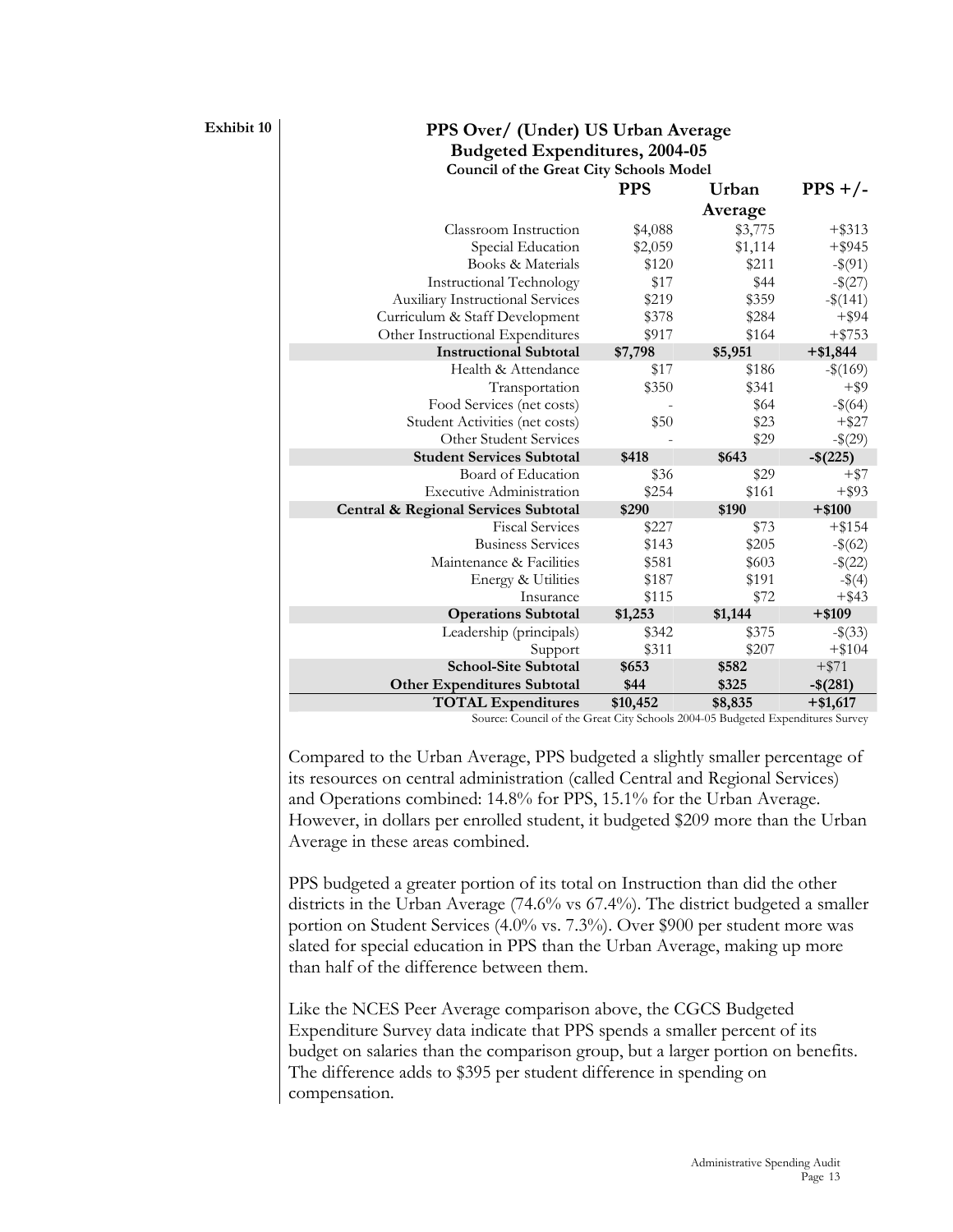## **Exhibit 11**

|                                                                  |            | <b>PPS and Urban Average</b>                   |                                                                                |
|------------------------------------------------------------------|------------|------------------------------------------------|--------------------------------------------------------------------------------|
| Per Student and Percent of Budgeted Expenditures on Compensation |            |                                                |                                                                                |
|                                                                  | 2004-05    |                                                |                                                                                |
|                                                                  |            | <b>Council of the Great City Schools Model</b> |                                                                                |
|                                                                  | <b>PPS</b> | Urban Average                                  | $PPS + \-($ \$)                                                                |
| Salaries                                                         | \$4,923    | \$5,078                                        | $-$ \$(155)                                                                    |
|                                                                  | $47.1\%$   | 57.5%                                          |                                                                                |
| Benefits                                                         | \$1,240    | \$826                                          | $+$ \$414                                                                      |
|                                                                  | 11.9%      | $9.3\%$                                        |                                                                                |
| Retirement                                                       | \$789      | \$654                                          | $+$ \$135                                                                      |
|                                                                  | $7.5\%$    | $7.4\%$                                        |                                                                                |
| <b>Total Compensation</b>                                        | \$6,952    | \$6,557                                        | $+$ \$395                                                                      |
|                                                                  | 66.5%      | 74.2%                                          |                                                                                |
|                                                                  |            |                                                | Source: Council of the Great City Schools 2004-05 Budgeted Expenditures Survey |

# **Recommendation**

| As part of its efforts to increase accountability and benchmark its performance, |
|----------------------------------------------------------------------------------|
| Portland Public Schools should establish, either as a stand alone product or as  |
| part of a larger performance report:                                             |
| 1. An annual analysis of administrative spending. This report should<br>include: |
| a. Comparisons to prior years                                                    |
| b. Comparisons to other Oregon districts                                         |
| c. Comparisons to national averages or peer districts                            |
|                                                                                  |
| The District may decide to use the models provided in this report or to adopt    |
| different ones. Whichever is chosen, regular and consistent reporting of         |
| administrative expenditures will help the District be accountable and provide    |
| insight into areas of possible savings or deficiencies.                          |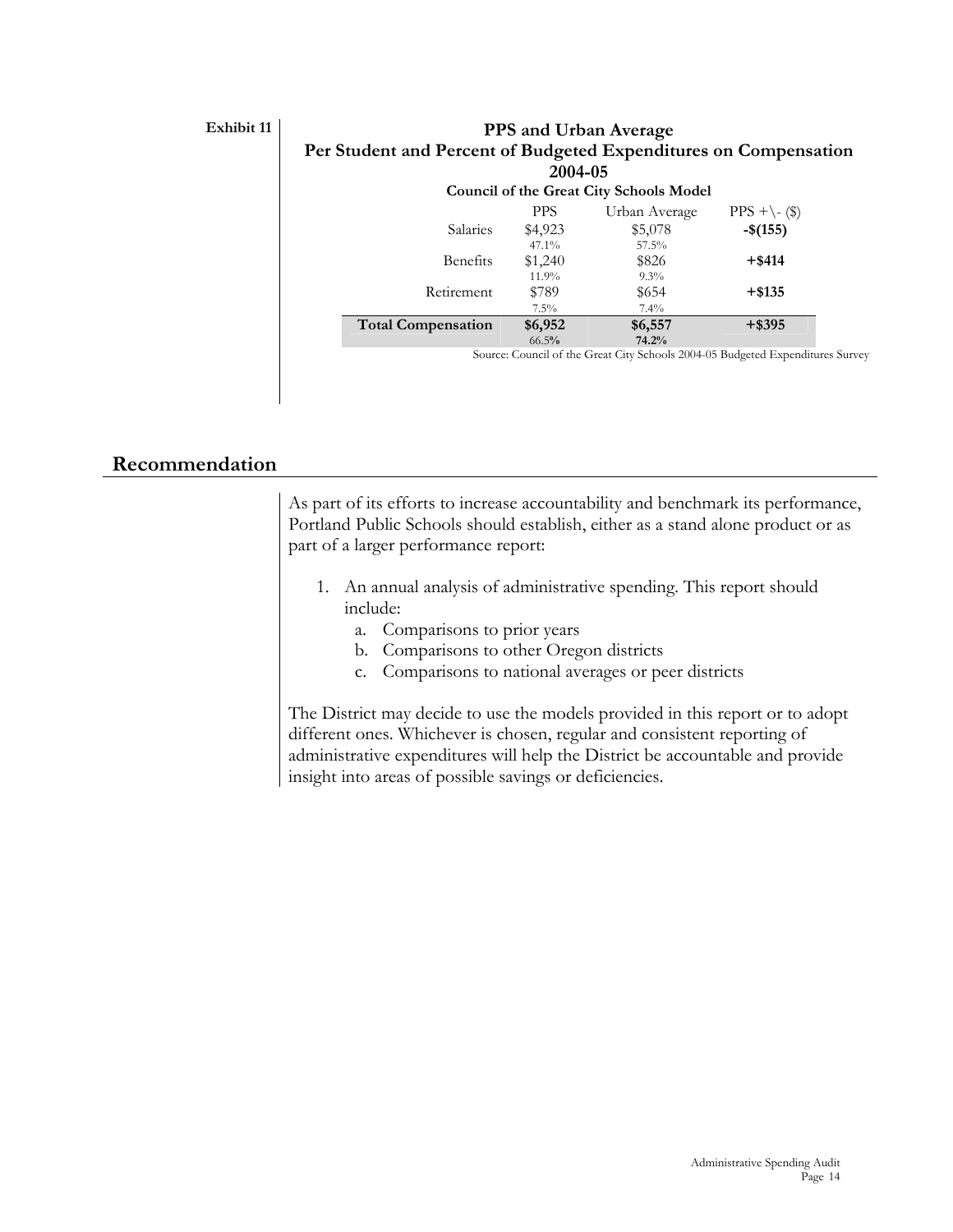

# **PORTLAND PUBLIC SCHOOLS**

501 North Dixon Street / Portland, OR 97227 Telephone: (503) 916-3200 / Fax: (503) 916-3110 **Vicki L. Phillips** Mailing Address: P.O. Box 3107 / 97208-3107 Email: superintendent@pps.k12.or.us OFFICE OF THE SUPERINTENDENT

# **MEMORANDUM**

**Date:** May 11, 2006

**To: Sarah Landis** 

**From: Vicki Phillips** 

## **Re: Response to Administrative Spending Audit**

Among the questions most often asked by internal and external stakeholders is: "How much does the district spend on central administration?" This is a logical and important question and goes to the heart of our core work (i.e., investing our resources in our core mission – teaching and learning) and to our desire to be increasingly accountable to taxpayers.

As the report demonstrates, this is not a question that is easily answered. Not only are there no perfectly comparable school districts, but there also is no industry standard definition for "central" or for "administration" or for "central support" when it comes to school districts. Oregon Department of Education's (ODE) definition in the database initiative (DBI) categorizes these costs differently than SchoolMatters, and neither is consistent with the National Center for Education Statistics (NCES). This makes benchmarking difficult at best.

To make matters more complex, the ability to provide accurate, up-to-date, and consistent information is further compounded by the lag in the underlying data. The DBI has the most recent data for 2004-05, but NCES is 2002-03. Given the often significant budget changes the district makes in response to volatility in revenue and declining enrollment, such lagged data is not necessarily representative of current operations.

Even with the challenges of the data and definitions, this report adds useful information to the discussion. Compared to other Oregon districts, PPS spending on central support is lower than the regional average and lower than the average for districts with over 10,000 students. This means that the amount we spend in the classroom is greater than the average, which affirms our mission of teaching and learning. Compared to school districts nationally, PPS spends less on general administration and more on business and central services, yet also spends more than the national peer average on instruction and student support.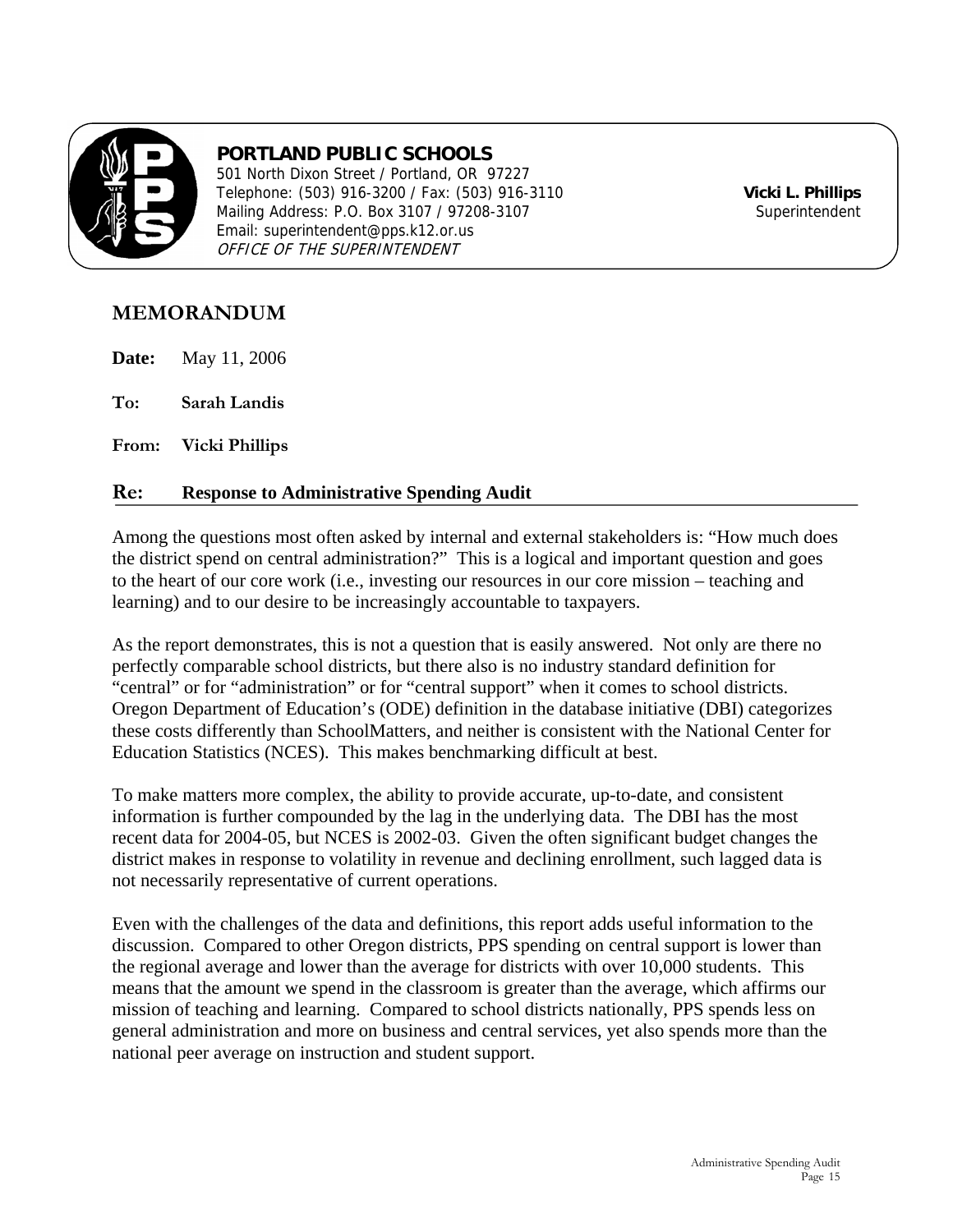The audit report recommends an annual analysis of administrative spending with similar comparisons to other Oregon districts, to prior years, and to peer national districts and we concur. This recommendation is all the more pertinent, as in a few weeks the Chalkboard Project will release its Open Books data. Based on ODE's DBI, Open Books provides a breakdown of operating expenses into five categories: teaching and learning, principal's office, buses, buildings and food, business services and technology, and central administration. We expect Open Books quickly will become the standard for school districts in the State of Oregon. Based on the most recent fiscal year, it also should be timely.

The mandate for PPS is to be clear in our own definitions. We need to explain our spending in the way that is most meaningful for understanding our operations – meaningful to our board, our staff, our families, our citizens and taxpayers. We also need to demystify how our approach compares to state and national benchmarks.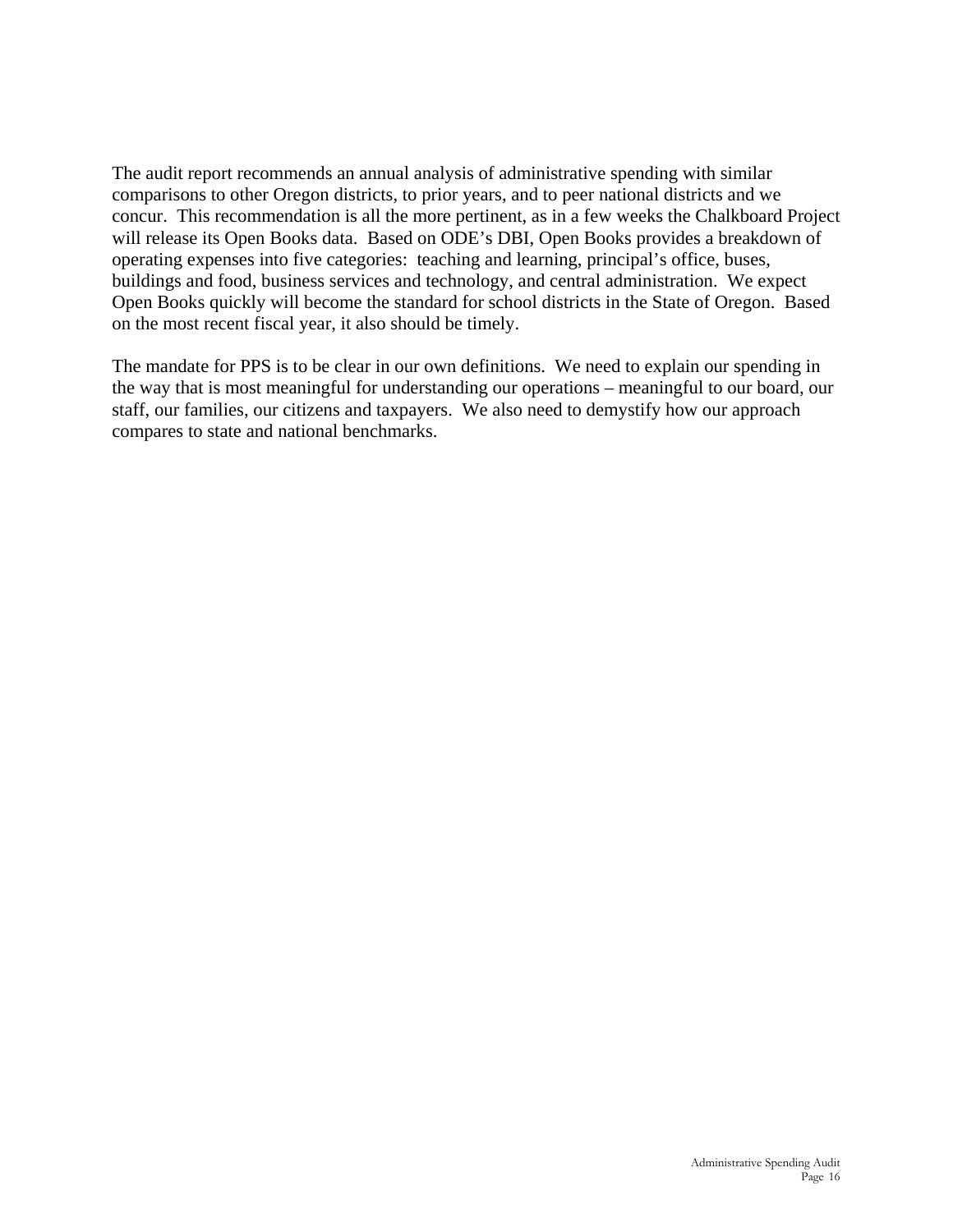# **Appendix**

This appendix provides a comparison of the program (function) descriptions included in the expenditure categories for each of the models used in this audit: Oregon Department of Education's Database Initiative (DBI), National Center for Education Statistics (NCES), Standard and Poor's SchoolMatters, and Council of the Great City Schools (CGCS). The final column indicates whether all models report in the same general category. The descriptions and function numbers are from the Oregon Department of Education Chart of Accounts and are thus aligned with PPS' accounting system. Question marks indicate that documentation for the models was inadequate to determine whether or where the expenditures for that program were included in a particular model.

|                                                           |                                  |                      | $\mathbf{A}$                         | B                    | $\mathbf C$             | D                      |
|-----------------------------------------------------------|----------------------------------|----------------------|--------------------------------------|----------------------|-------------------------|------------------------|
| Description                                               | <b>State</b><br>Function<br>Code | Oregon<br><b>DBI</b> | <b>NCES</b>                          | <b>SchoolMatters</b> | CGCS                    | Categories<br>Aligned? |
| Primary, K-3 Programs                                     | 1111                             | Direct<br>Classroom  | Instruction                          | Instruction          | Instruction             | Yes                    |
| Intermediate, 4-5 Programs                                | 1112                             | Direct<br>Classroom  | Instruction                          | Instruction          | Instruction             | Yes                    |
| Elementary Extracurricular                                | 1113                             | Classroom<br>Support | Instruction                          | Instruction          | <b>Student Services</b> | No                     |
| Middle School Programs                                    | 1121                             | Direct<br>Classroom  | Instruction                          | Instruction          | Instruction             | Yes                    |
| Middle School Extracurricular                             | 1122                             | Classroom<br>Support | Instruction                          | Instruction          | <b>Student Services</b> | No                     |
| High School Programs                                      | 1131                             | Direct<br>Classroom  | Instruction                          | Instruction          | Instruction             | Yes                    |
| High School Extracurricular                               | 1132                             | Classroom<br>Support | Instruction                          | Instruction          | <b>Student Services</b> | No                     |
| Pre-Kindergarten Programs                                 | 1140                             | Direct<br>Classroom  | Instruction                          | Instruction          | Instruction             | Yes                    |
| Talented and Gifted Programs                              | 1210                             | Direct<br>Classroom  | Instruction                          | Instruction          | Instruction             | Yes                    |
| Students with Disabilities -<br>restrictive programs      | 1220                             | Direct<br>Classroom  | Instruction                          | Instruction          | Instruction             | Yes                    |
| Students with Disabilities - less<br>restrictive programs | 1250                             | Direct<br>Classroom  | Instruction                          | Instruction          | Instruction             | Yes                    |
| Early Intervention                                        | 1260                             | Direct<br>Classroom  | Instruction                          | Instruction          | Instruction             | Yes                    |
| Remediation                                               | 1270                             | Direct<br>Classroom  | Instruction                          | Instruction          | Instruction             | Yes                    |
| Alternative Education                                     | 1280                             | Direct<br>Classroom  | Instruction                          | Instruction          | Instruction             | Yes                    |
| English as a Second Language                              | 1291                             | Direct<br>Classroom  | Instruction                          | Instruction          | Instruction             | Yes                    |
| Teen Parent Programs                                      | 1292                             | Direct<br>Classroom  | Instruction                          | Instruction          | Instruction             | Yes                    |
| Adult/Continuing Education                                | 1300                             | Direct<br>Classroom  | Instruction                          | Instruction          | ς                       | P                      |
| Summer School Programs                                    | 1400                             | Direct<br>Classroom  | Instruction                          | Instruction          | Instruction             | Yes                    |
| Attendance and Social Work                                | 2110                             | Classroom<br>Support | <b>Support Services:</b><br>Students | Pupil Support        | <b>Student Services</b> | Yes                    |
| Guidance Services                                         | 2120                             | Classroom<br>Support | <b>Support Services:</b><br>Students | Pupil Support        | <b>Student Services</b> | Yes                    |
| <b>Health Services</b>                                    | 2130                             | Classroom<br>Support | <b>Support Services:</b><br>Students | Pupil Support        | <b>Student Services</b> | Yes                    |
| Psychological Services                                    | 2140                             | Classroom<br>Support | <b>Support Services:</b><br>Students | Pupil Support        | <b>Student Services</b> | Yes                    |